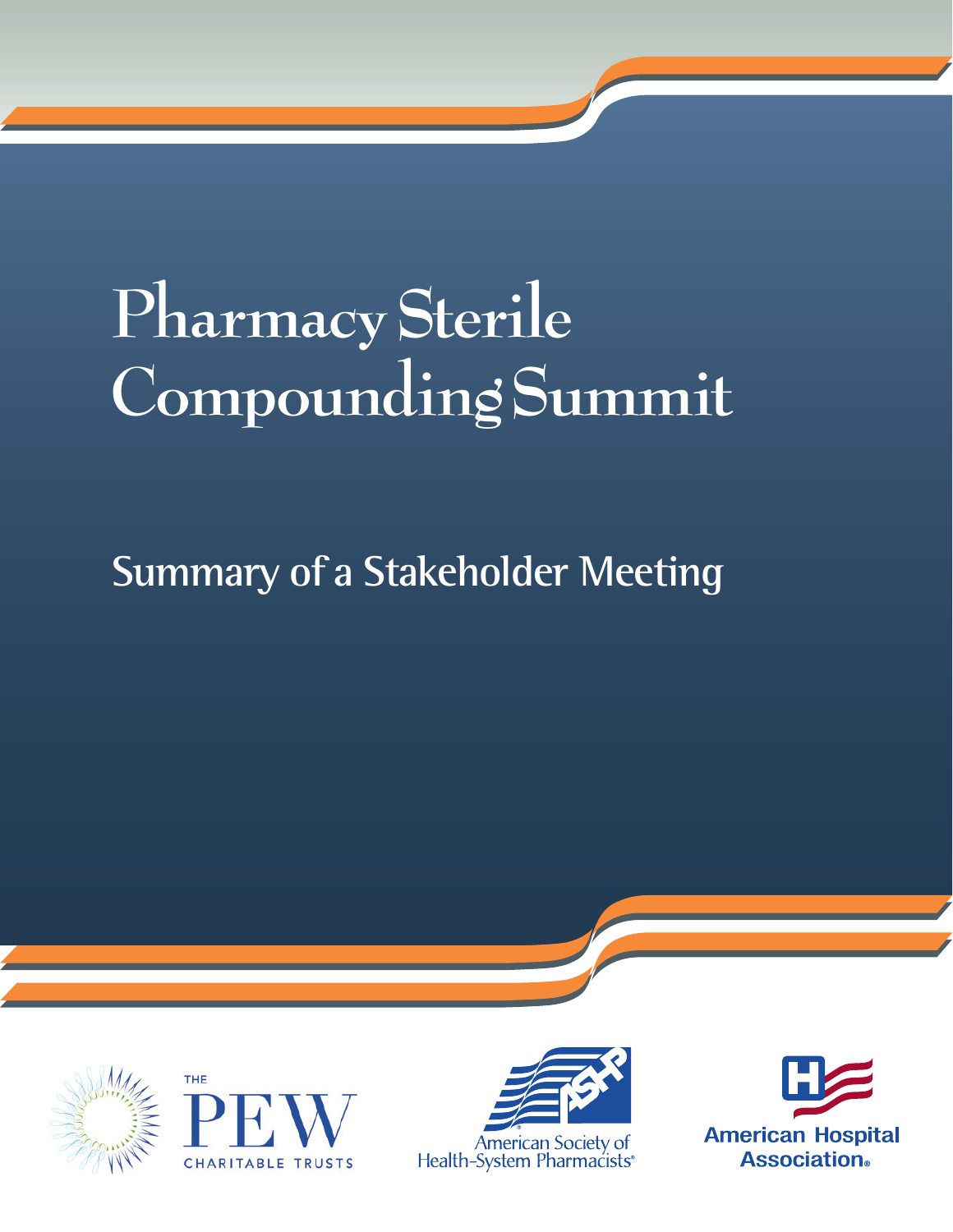# **Pharmacy Sterile Compounding Summit**

#### **Introduction**

The Pharmacy Sterile Compounding Summit was jointly convened by The Pew Charitable Trusts, the American Society of Health-System Pharmacists (ASHP), and the American Hospital Association (AHA) on February 6, 2013, in Washington, D.C. The goals of the summit were to:

- Characterize the spectrum of activities from traditional pharmacy sterile compounding to manufacturing.
- Identify the drivers of outsourced sterile compounding.
- Identify current gaps in regulatory oversight and recommend strategies to ensure the quality and safety of compounded sterile preparations.

Summit participants included representatives from health professional organizations, large and small health systems, companies providing compounded sterile preparations (CSPs), experts in compounding and manufacturing quality, group purchasing organizations and other collaboratives representing health systems, and the U.S. Centers for Disease Control and Prevention.

Representatives from the U.S. Food and Drug Administration (FDA), a state board of pharmacy, and an organization representing member state boards of pharmacy also participated in portions of the meeting.

A complete list of attendees is found in Appendix A.

Introductory comments were made by Kasey K. Thompson, PharmD, MS, Vice President, Policy, Planning, and Communications, ASHP; Roslyne Schulman, MHA, MBA, Director, Policy Development, AHA; and Allan Coukell, BScPharm, Director of Drugs and Medical Devices, Pew. Gary Kerr, PharmD, MBA, President, Massachusetts Society of Health-System Pharmacists, provided the opening keynote address.

An overview of the scope and level of risk associated with sterile compounding was provided by Angela W. Yaniv, PharmD, BS, Assistant Director of Pharmacy – Sterile Products, Cleveland Clinic Health System; Eric Morgan, PharmD, Director of Pharmacy, Prattville Baptist Hospital, and Richard J. Kruzynski, MBA, BS Pharm, President, PharMEDium Services, LLC.

Sterile product quality standards were discussed by Eric S. Kastango, MBA, BS Pharm, FASHP, President and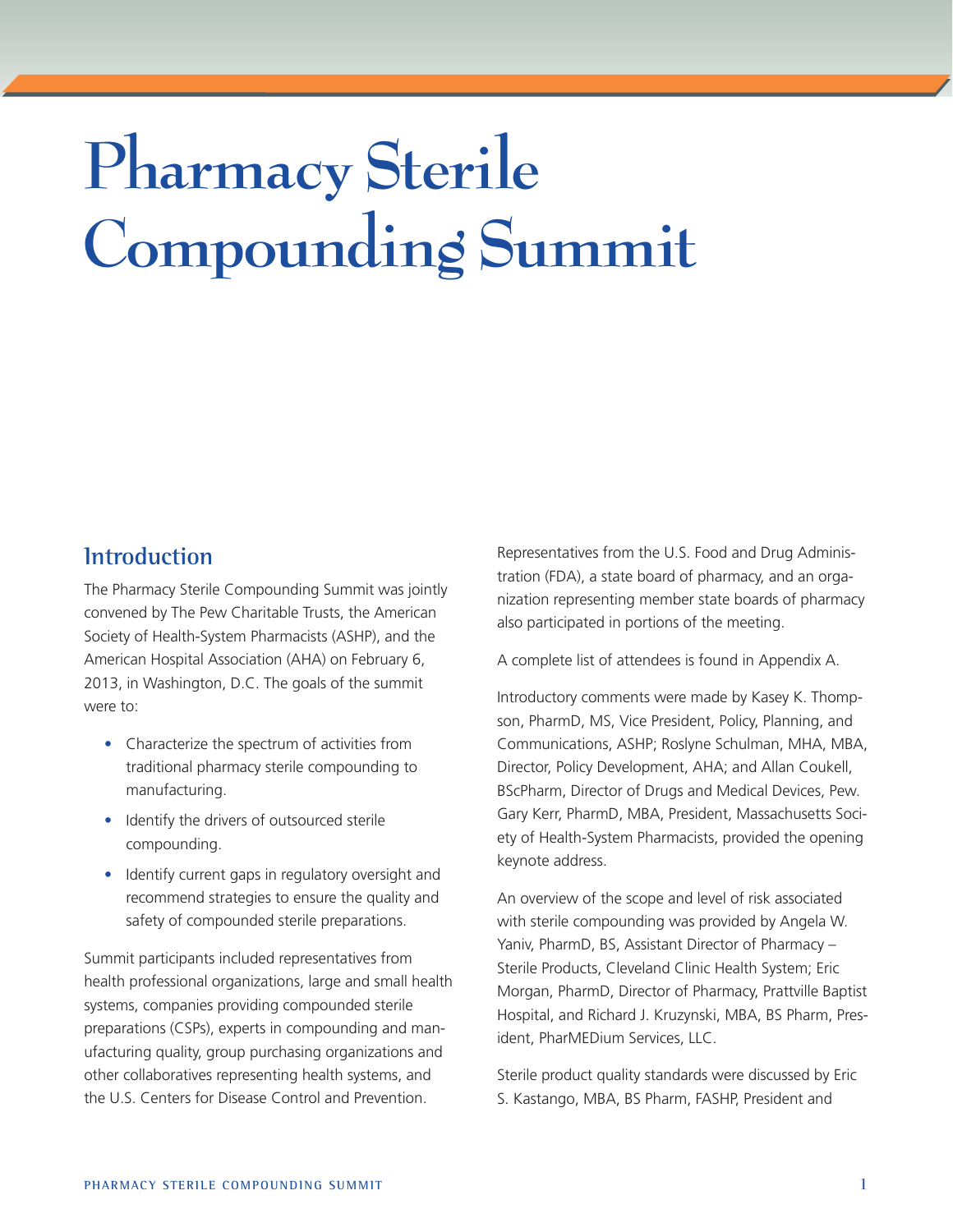Chief Executive Officer, Clinical IQ, LLC; Matthew Weinberg, MS, Chief Executive Officer, The Weinberg Group; and Stephen R. Byrn, PhD, Professor of Medicinal Chemistry, Department of Industrial and Physical Pharmacy, Purdue University.

The roles of state and federal government in compounding pharmacy oversight were discussed by Jane A. Axelrad, JD, Associate Director for Policy, Center for Drug Evaluation and Research, FDA; Cody C. Wiberg, PharmD, MS, BS Pharm, Executive Director, Minnesota Board of Pharmacy; and Elizabeth "Scotti" Russell, BS Pharm, Government Affairs Manager, National Association of Boards of Pharmacy.

#### **Areas of Consensus**

Outcomes of the Pharmacy Sterile Compounding Summit included the development of initial recommendations and participant agreement to continue collaborating to address safety concerns associated with sterile compounding. Informed by these discussions, Pew, ASHP and AHA offer the following recommendations:

- Clarify the role of federal and state bodies with oversight of sterile compounding, with an emphasis on developing clear and consistent processes that will ensure the safety of CSPs regardless of origin.
- Strengthen federal oversight of activities that are not currently overseen as traditional pharmacy compounding by states and that represent a higher degree of patient safety risk based on factors such as product volume, risk category of CSPs, whether a patient-specific prescription is received, and breadth of distribution.
- Better define and standardize licensing categories for patient care sites, companies, and other entities involved in sterile compounding activities.
- Explore development of a set of standards that combine key precepts or concepts from two distinct quality specifications—the *United States Pharmacopeial Convention Chapter <797>*<sup>1</sup> *Pharmaceutical Compounding: Sterile Preparations* (USP <797>) and current Good Manufacturing Practices (cGMPs)<sup>2</sup>—that could be used to facilitate oversight of large-scale sterile compounding activities while also recognizing that these standards were intended for separate purposes.
- Standardize training of pharmacy inspectors, survey processes, and assessment tools.

Other areas that the stakeholders noted for further investigation and potential action are:

- Describing the universe of compounding pharmacies, including quantifying the market.
- Providing education and other resources to improve the training and competence of personnel involved in sterile compounding activities.
- Fostering the development and uptake of robust beyond-use dating, including evidence-based studies that provide extended stability and sterility information. In addition, expanding the use and quality of laboratory testing, when appropriate.
- Increasing collaboration among professional associations representing health care providers, with the goal of providing education and other information that will result in decreased demand for CSPs by reducing variation among prescriber-requested medications and increasing the standardization of medication orders, when appropriate.

<sup>1</sup> The United States Pharmacopeial Convention is a nongovernmental standards-setting authority for medicines manufactured or sold in the United States. USP <797> is a quality standard for sterile compounding by pharmacies.

<sup>2</sup> Current Good Manufacturing Practices are regulations for drug manufacturers that describe the methods, equipment, facilities, and controls required for producing safe products.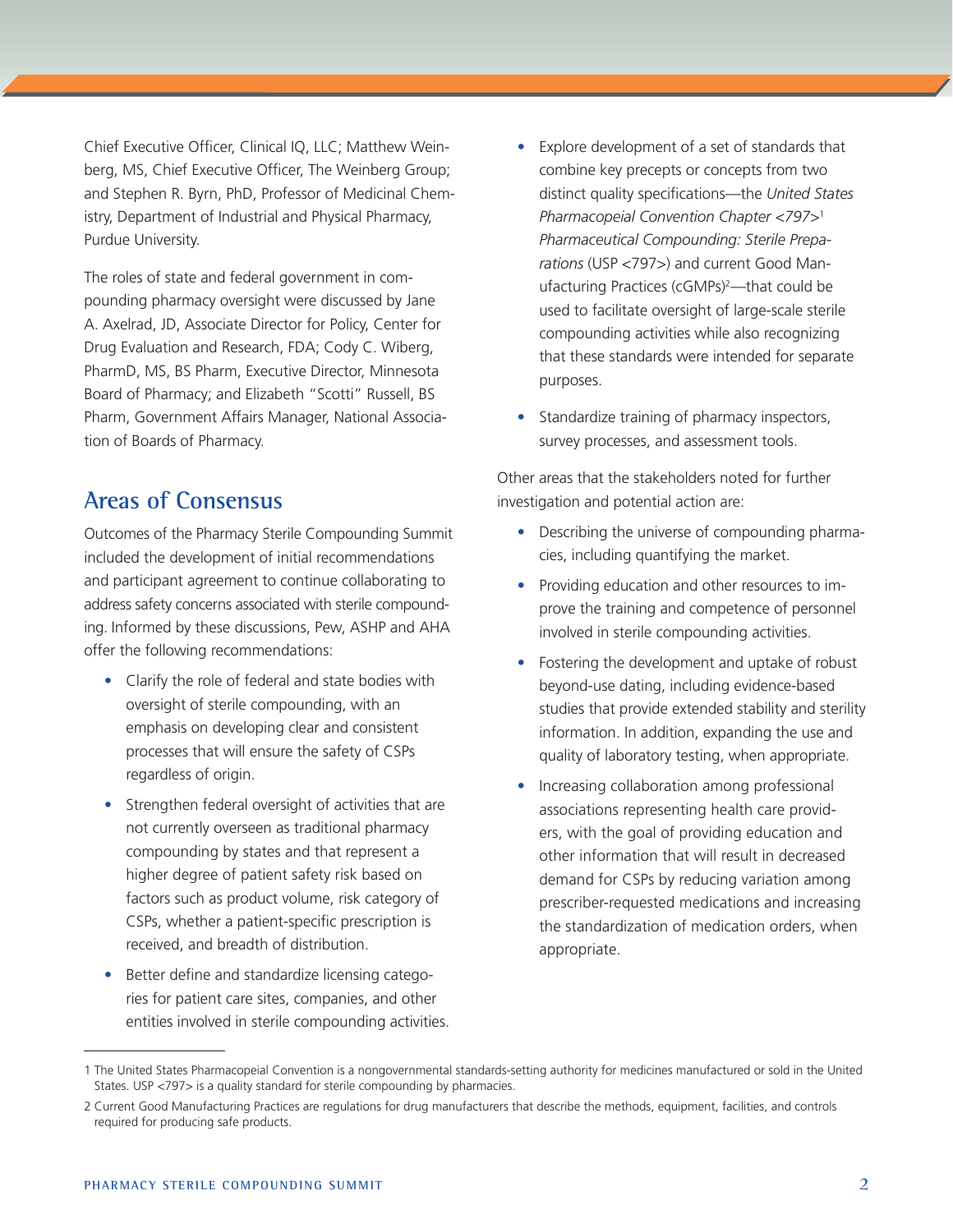#### **Opening Keynote**

Gary Kerr from the Massachusetts Society of Health-System Pharmacists opened the meeting with his perspectives on the aftermath of the sterile compounding tragedy that resulted in the death of more than 50 patients from fungal meningitis caused by a tainted corticosteroid injection prepared by the New England Compounding Center (NECC) in Massachusetts. The incident also affected hundreds of other patients and led to product recalls and plant closures.

In response to this incident, Massachusetts Governor Deval Patrick appointed the Special Commission on Compounding Pharmacies, which was charged with developing recommendations for preventing similar occurrences. The final report of this commission contained more than two dozen recommendations.

Key recommendations include directing the Massachusetts Board of Pharmacy to actively and continuously monitor the practice of compounding to minimize patient risk and allow for a rapid response to problems that arise. It also recommends that the board of pharmacy be granted the authority for oversight of free-standing pharmacies, hospital-based pharmacies, and physician offices, and the authority to establish content-specific expert advisory groups to address specialized areas of pharmacy practice.

Other recommendations include creating specific licensing categories, establishing minimum requirements for

pharmacy inspector training and education, and enhancing pharmacy inspection schedules. The report also recommends creation of a list of drugs that may not be compounded without prior approval from the board of pharmacy.

Further, the state was encouraged to strengthen the definitions, regulations, and continuing education requirements to ensure compliance to USP quality standards for compounding in all settings, including *USP Chapter <795> Pharmaceutical Compounding: Nonsterile Preparations* (USP <795>) and USP <797>. The need to establish formal mechanisms to communicate with the FDA about ongoing investigations and clearly delineate between state and FDA responsibilities was also identified.

Kerr concluded by sharing the concerns of other directors of pharmacy within Massachusetts, which include whether it is still advisable to use external compounding pharmacies to prepare CSPs and whether they, as directors of pharmacy, have the appropriate expertise and resources to assess these vendors. He also raised questions about the role of organizations that accredit compounding pharmacies and vendors engaged in end-product testing and related services, such as environmental testing and media fills. As the most urgent need, he encouraged immediate development of an evidence-based and standardized assessment process or audit tool that could be used by state pharmacy inspectors and others across the country.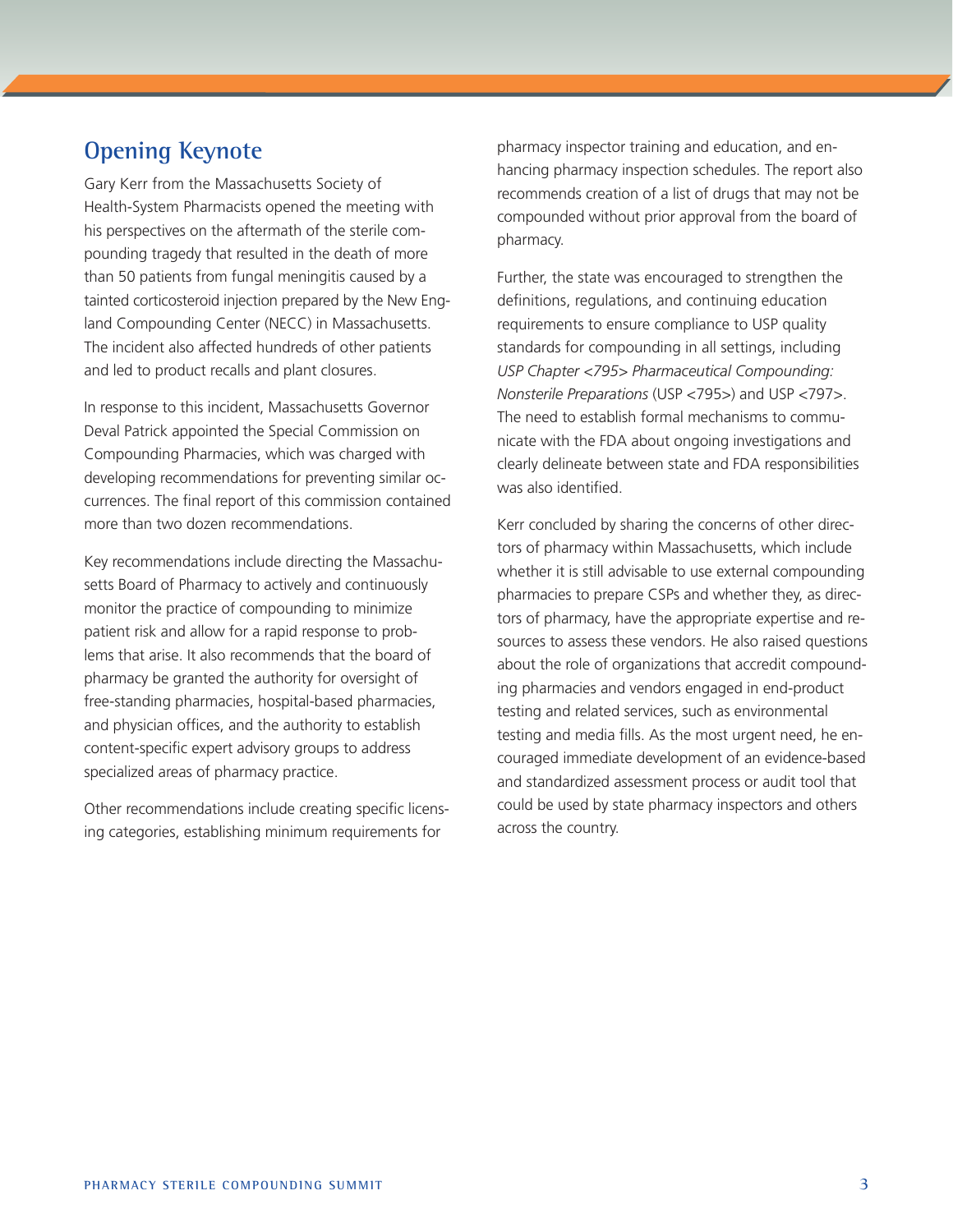## SESSION 1

# **Scope and Risk Factors for Pharmacy Sterile Compounding**

#### **Summary of Presentations**

The first panel of experts included pharmacy staff from both a large and small health system and the president of a company that provides outsourced sterile compounding services.

Angela Yaniv from Cleveland Clinic Health System (CCHS) provided an overview of the scope of sterile compounding services at CCHS, a large health system comprised of 10 hospitals and 15 outpatient pharmacies. Sterile compounding activities occur at each hospital, but the majority of CSPs are prepared by the pharmacy at the main campus facility, which serves approximately 1,300 beds.

In 2012, approximately 870,000 doses were compounded, with 56 percent of doses prepared in response to patient-specific orders and 44 percent of doses prepared in anticipation of patient need based on historical data. A wide range of patient-specific CSPs are produced, including anti-infectives, pain management therapies, chemotherapy drugs, replacement fluids and electrolytes, and ophthalmic preparations. Anticipatory compounding includes preparation of syringes used in the operating room, epidurals, narcotic infusions, diluted

and concentrated medications that are not commercially available, and medications that are unavailable due to drug shortages.

Yaniv described compounding activities at CCHS based on the three levels of risk defined in USP <797>. All hospitals within the health system perform low- and medium-risk compounding, with most CSPs falling into these categories. High-risk CSPs are prepared at the main campus, generally using end-product filtration as the sterilization method. Other hospitals within CCHS outsource the few high-risk CSPs that they need, such as pain pump refills. CCHS, including the main campus pharmacy, outsources parenteral nutrition compounding and some cardioplegia solutions. To ensure the quality of outsourced CSPs, CCHS requires the vendor to comply with all of the state board of pharmacy's rules and regulations, performs site visits, and requires quality assurance reporting.

Yaniv described several areas of risk inherent in patient-specific sterile compounding. A key area is establishing an appropriate beyond-use date in accordance with USP <797> limits, including ensuring that appropriate storage conditions are maintained once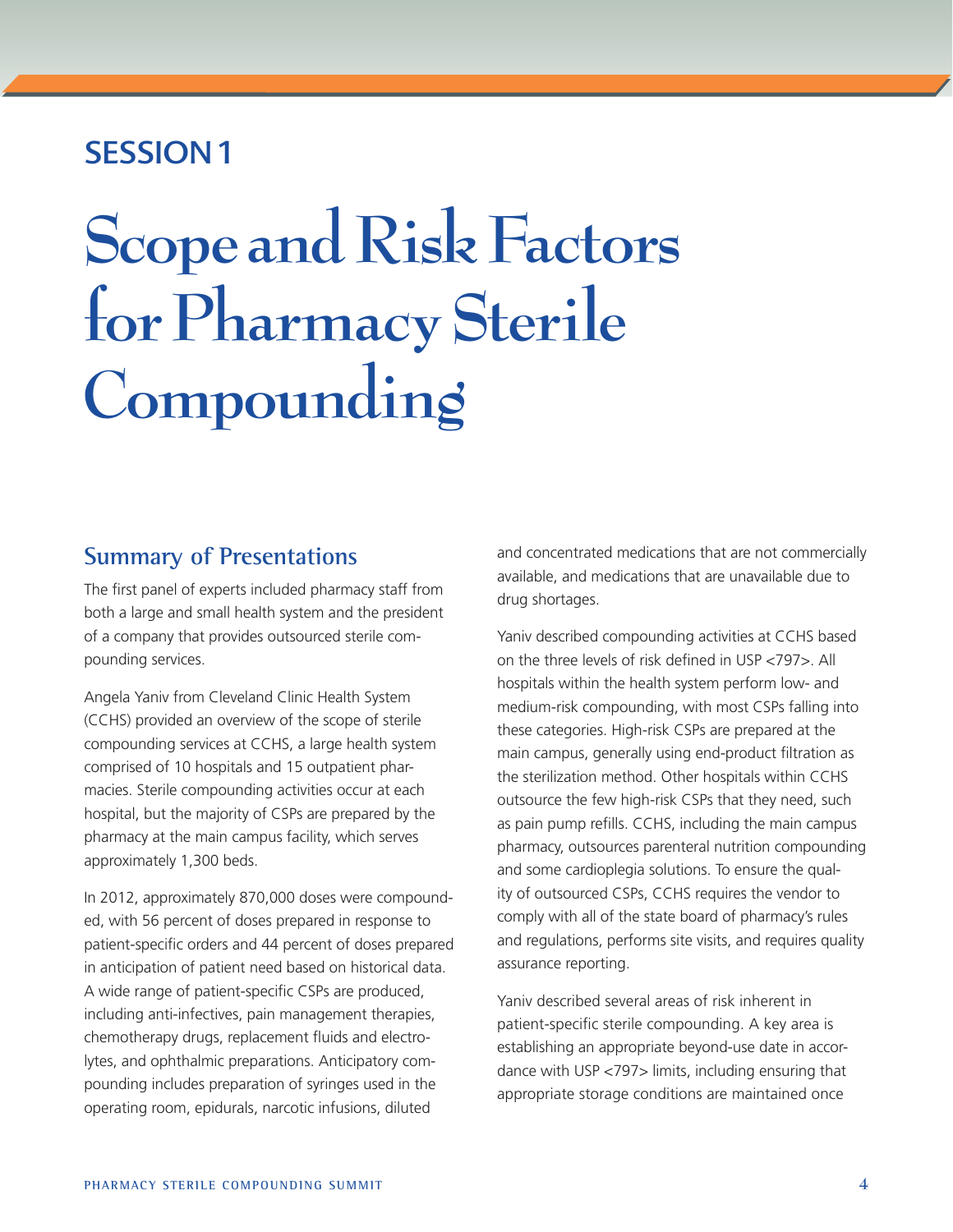the CSP leaves the pharmacy. Availability and proper maintenance of the facilities in which CSPs are compounded, such as a USP <797> – compliant clean room or laminar flow cabinet in a satellite pharmacy, are also a concern. Staff knowledge, competency, and compliance with established procedures are additional areas of focus.

Limiting preparation to one CSP at a time, standardizing concentrations, minimizing interruptions, and use of checking mechanisms, including syringe pull back, visual verification, or technology, are important processes to ensure the quality of CSPs.

Anticipatory compounding presents additional challenges, including ensuring that the CSP remains sterile and stable. For CSPs assigned beyond-use dating longer than those indicated by USP <797> standards, the CCHS pharmacy conducts its own sterility testing based on sample size requirements defined in *USP Chapter <71> Sterility Tests* using commercially available media. These CSPs are quarantined for 14 days while awaiting test results. If a test result is positive, the sample is sent to the microbiology laboratory for identification.

For stability, CCHS refers to information available in published resources. Yaniv noted that it is important that CSP activities mirror what is described in the reference, such as the same concentration and same container. Testing for stability is done periodically using external vendors. Process controls for anticipatory compounding include those previously described, plus standard operating procedures, limited batch sizes, in-process checks and labeling, product sterilization, and quality assurance activities.

Eric Morgan from Prattville Baptist Hospital provided a community hospital's perspective on sterile compounding, specifically highlighting the difficulties that smaller, rural hospitals face. Prattville is part of Baptist Health, a three-hospital network in Alabama that includes two large cancer centers and one outpatient pharmacy. Prattville's 85-bed facility focuses on adult patient care and has a large volume of outpatient surgeries, a dialysis center, and pulmonology and neurology services. These

services often require specialty intravenous products that are not commercially available.

Morgan, who also serves as President of the Alabama Society of Health-System Pharmacists, stated that most small, community hospitals in his state and elsewhere reduce the need for sterile compounding by using ready-to-administer products that are commercially available, whenever possible. According to Morgan, community hospitals typically avoid compounding highrisk CSPs, focusing instead on low- and medium-risk CSPs. The CSPs that community hospitals typically make are large-volume parenterals, such as continuous intravenous infusions, and small-volume intermittent infusions, including IV piggy-backs of antibiotics and other therapies.

The advantages of obtaining CSPs from an external source include assurance of product sterility and quality, standardization of IV medication concentrations, and the immediate availability of critical medications. Morgan noted that his facility, like many small rural hospitals, does not have pharmacy services available 24 hours a day, seven days a week. Purchasing CSPs also decreases pharmacy workload and reduces waste that can result from limited beyond-use dating for in-house CSPs. The reduced availability of ready-to-use products, primarily due to the unreliability of the supply chain, has led to an increased need for CSPs.

Several other emerging trends were noted in sterile compounding:

- The development of multisite health systems, which may allow for the creation of a hub-andspoke model of management that increases the buying power of smaller hospitals, as well as their access to quality-control personnel and equipment.
- Use of complex drug therapy regimens that are dosed based on the patient's weight instead of standardized dosing.
- Limited product presentations available from manufacturers.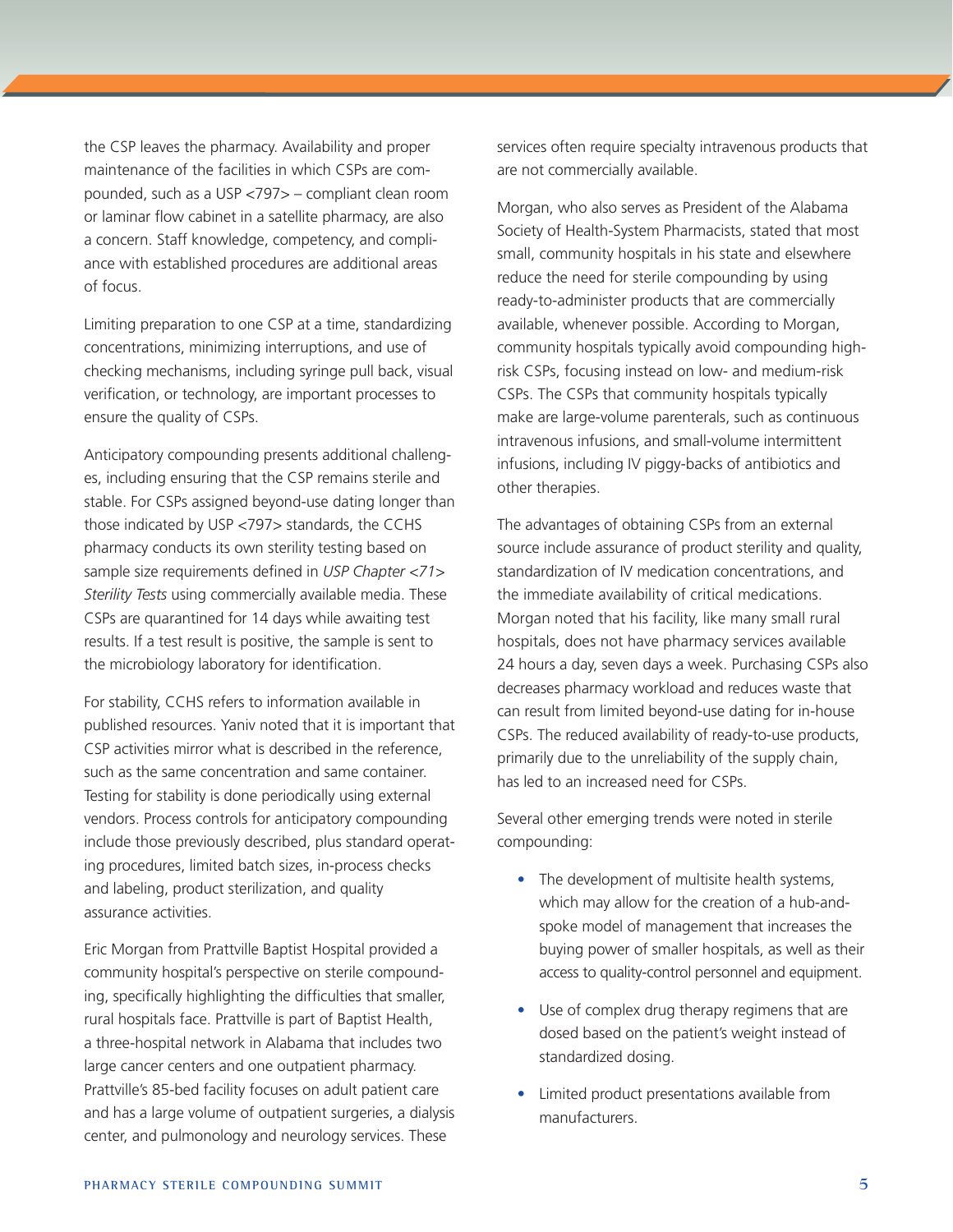• Drug shortages that can require health systems to repackage injectable drugs to conserve supplies or that create a need to compound high-risk preparations to replace the drug in short supply.

Morgan echoed the characteristics associated with level of risk noted by Yaniv.

The first expert panel concluded with an overview of services provided by an external compounding company by Richard Kruzynski from PharMEDium Services, LLC. PharMEDium's model, which mirrors that of other compounding companies, focuses on serving over 2,300 hospital pharmacy clients. These clients purchase CSPs that range from patient-specific preparations and physician- and surgery-specific small batches to CSPs made in anticipation of patient need. Compounding methods include admixture, reconstitution, and repackaging of FDA-approved sterile ingredients.

In other compounding models that serve the retail or community pharmacy market, there is greater focus on extemporaneous CSPs for physician office or clinic use. Kruzynski believes that hospital models are more likely to start with sterile ingredients, and less likely to start with active pharmaceutical ingredients, or powders that are commonly referred to as API. The inverse is true of retail-focused compounding companies. He noted that the licenses and registrations PharMEDium is required to hold vary from state to state, such as wholesaler/distributor, pharmacy, manufacturer, or a combination of these categories. The duration and types of inspections that PharMEDium is subject to also vary.

Kruzynski described the distinct roles of a company providing compounding services and the hospitals using these CSPs; these roles are described in written legal agreements. He noted that a compounding company assumes responsibility for drug storage, sterile preparation (e.g., stability, sterility, and labeling), and distribution, but is dependent on the hospital to ensure appropriate prescribing and other clinical functions related to use of CSPs.

Compounding companies must ensure that the CSP contains the correct drug at the correct dose and that it is free of chemical and microbial contamination. Kruzynski noted that there are certain procedures and processes that compounding companies use to meet these requirements, including cleaning procedures; validation of the facility and equipment; sterilization of contact surfaces and utensils; environmental monitoring; depyrogenation of glass vials and rubber stoppers when using API; end-product testing; and qualification, training, and testing of personnel.

Kruzynski identified four factors that contribute to or mitigate the risk of sterile product compounding: the starting drug type (sterile or nonsterile ingredients); volume generators, such as geographic coverage or sales force; expertise and self-policing, including training programs, environmental controls, and audits of suppliers; and third-party oversight, including licensing requirements, inspections, and accreditation. He highlighted that the largest compounding risks within each of those categories are: unreliable drug product source, such as those obtained from the gray market; lack of compounding expertise; offering CSPs that are beyond a company's capabilities; and inconsistent or inadequate inspections of the compounding company's facilities and slow response when the quality of CSPs appears to be compromised, respectively.

#### **Roundtable Discussion**

During the open discussion, summit participants acknowledged the difficulty in characterizing the spectrum of sterile compounding activities, including defining the distinction between compounding pharmacies and commercial manufacturers. The number of compounding pharmacies in operation and how many of these are shipping CSPs across state lines is unknown. Participants debated where compounding ends and conventional manufacturing begins, but considerations included the risk level of the CSP, number of units produced, and whether a patient-specific prescription is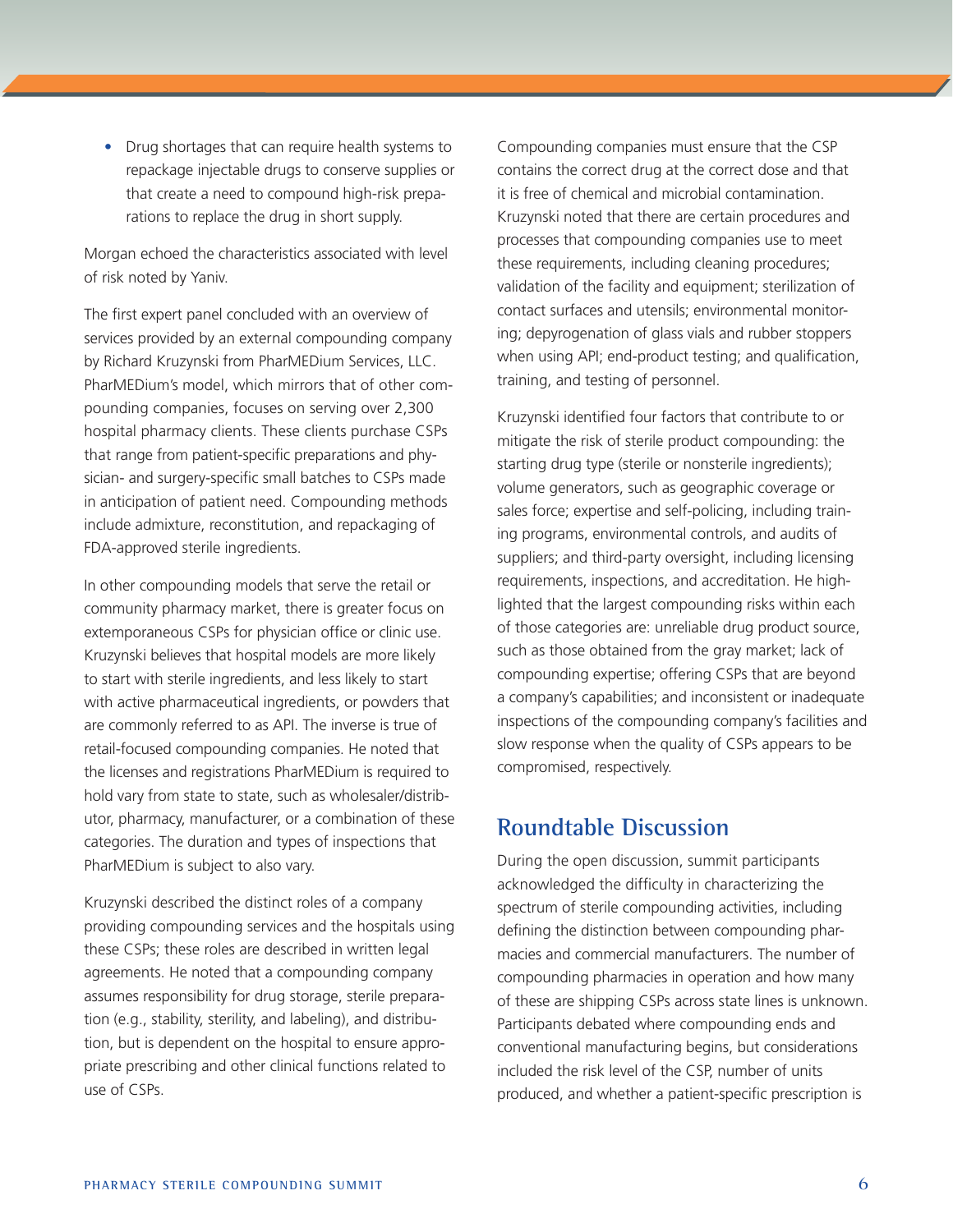received. The use of nonsterile ingredients in CSPs was identified as an especially high-risk activity.

Factors complicating clear categorization include practice patterns and the ability to meet the needs of special patient populations. For example, there are instances when a pharmacist must use nonsterile ingredients to make CSPs that are not commercially available but that are essential to meet the clinical needs of an individual patient, such as using a standardized recipe, or protocol, to compound a high-concentration hydromorphine preparation for an end-of-life hospice patient.

In addition to patient-specific needs, a number of other factors drive the need for CSPs. Prescriber requests for medications in dosages that are not commercially available are increasing, making it necessary for pharmacists to either compound the medications themselves or purchase them from a compounding pharmacy. Hospitals also compound in anticipation of patient need to increase efficiency and provide timely care.

It was noted that small and rural hospitals are more likely to outsource sterile compounding as they often cannot prepare CSPs onsite because they may not have the appropriate sterile compounding facilities, staff expertise, or hours of operation. Typically, community hospitals that engage in compounding activities do so for low- and medium-risk CSPs, leaving high-risk compounding to compounding pharmacies, unless the need for the product is urgent. Participants noted that there is a need for consistency among regulations and in the enforcement of regulations so that hospitals can ensure that when a supplier of outsourced CSPs is selected, it meets the requirements established for their state.

Participants echoed speaker statements that a useful and emerging trend among health systems is the development of a hub-and-spoke model. Under this model, smaller hospitals within a health system have increased their access to quality-control personnel and equipment, as well as minimized costs, by centralizing compounding services at larger hospitals within the same health system. Centralized or regional compounding centers offer economies of scale, more effectively produce CSPs, and enhance the opportunity for process standardization.

Participants stated that there is a need for better data on the stability and sterility of CSPs to determine how long they can be safely used. End-product stability assays are expensive, and it was noted that results of some testing companies are not accepted by all regulatory entities. Health systems that don't complete stability assays use published studies and drug information references to assign expiration dates to CSPs. However, participants reaffirmed that compounding must exactly match study conditions to ensure stability and sterility until the anticipated beyond-use date, and a concern was raised that this level of rigor is not always present.

Summit participants emphasized that drug shortages cause increased reliance on CSPs to replace commercial drugs that are temporarily or permanently unavailable. Finally, it was noted that products procured for, or compounded in, physician offices are a distinct area of compounding practice that is outside the scope of the summit, but warrants further attention.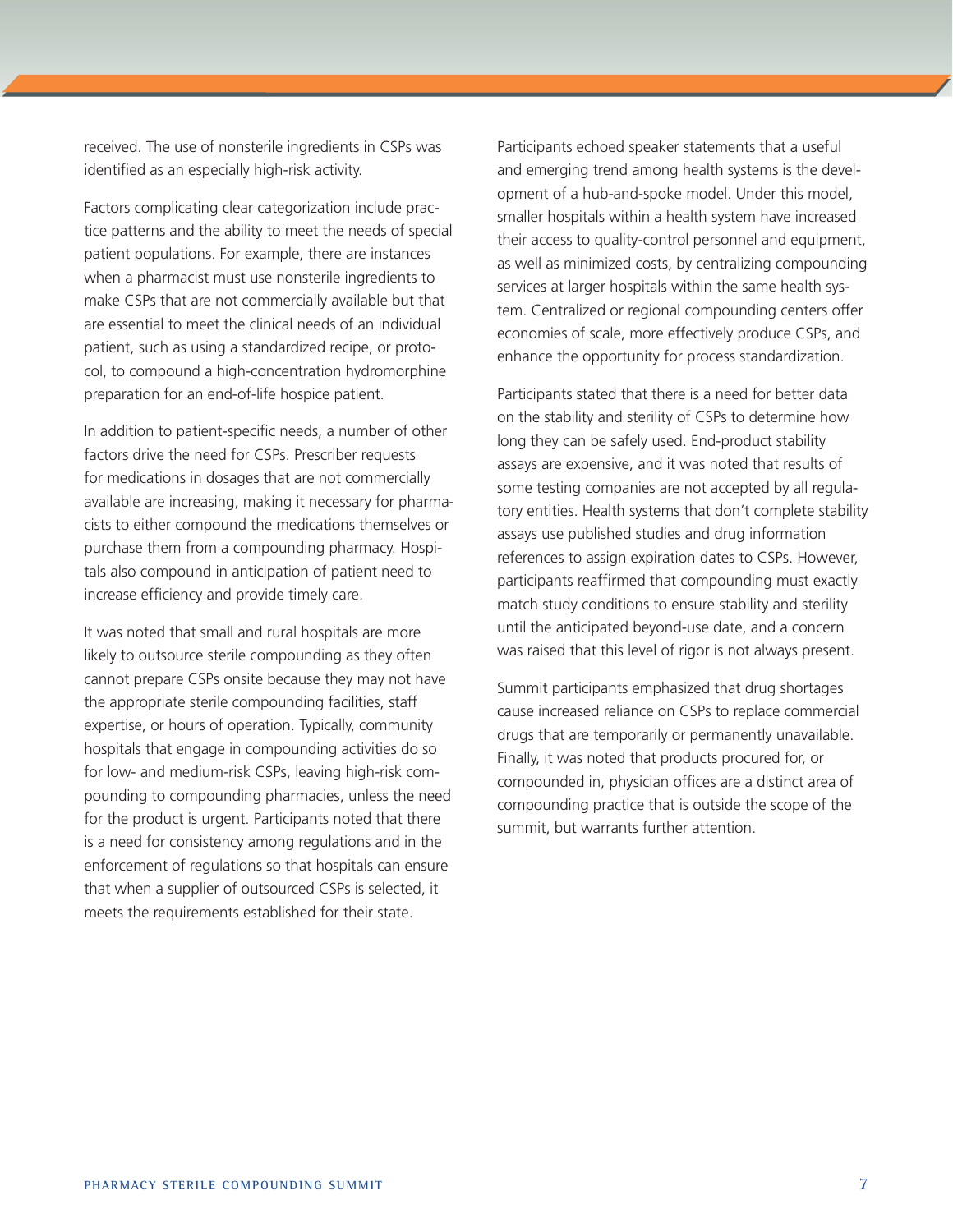## SESSION 2

## **Quality Standards for Sterile Product Production**

#### **Summary of Presentations**

The second panel of experts provided insights on quality standards for sterile compounding activities and manufacturing.

Eric Kastango from Clinical IQ, LLC, noted that sterile compounding is an integral part of pharmacy practice and necessary to meet the clinical needs of patients. All states license pharmacists to compound as part of the practice of pharmacy. However, he noted that state compounding regulations and oversight are inconsistent, which he believes provides an opportunity for some compounding pharmacies to operate as manufacturers without FDA oversight.

In fact, seven years after USP <797> was first released, fewer than 20 states require full compliance with it. *The USP Chapter <797> Compliance Study,* which was conducted in 2011 and repeated in 2012, found that pharmacies in states that required adherence to at least some aspect of the standards were likely to be more compliant than pharmacies in states that did not require compliance with USP <797>. The Joint Commission also does not specifically survey pharmacies for USP <797> compliance. Further, the *ASHP Guidelines on Quality* 

*Assurance for Pharmacy-Prepared Sterile Products* have not been fully embraced by the profession.

Training in sterile compounding technique is also a significant area of concern. Kastango stated that schools of pharmacy are challenged in training pharmacy students to practice in this area, with only 1 in 6 graduates adequately prepared for sterile compounding work.

Kastango described USP <797>, which was initially released in 2004, revised in 2008, and is now in the process of further revision. The chapter is a consistent, enforceable compounding standard that applies to all pharmacy practice settings in which CSPs are prepared and stored. It is intended to prevent harm and fatality caused by microbial contamination, excessive endotoxins, and large errors of strength or ingredients. He described the three risk levels (low, medium, and high) and noted that most sterile compounding is low or medium risk. He noted that while USP <797> is intended to be scalable and flexible, some practice sites have decided to outsource sterile compounding services to minimize risk and ensure quality.

Kastango then provided his perspective on the differences between compounding and manufacturing, which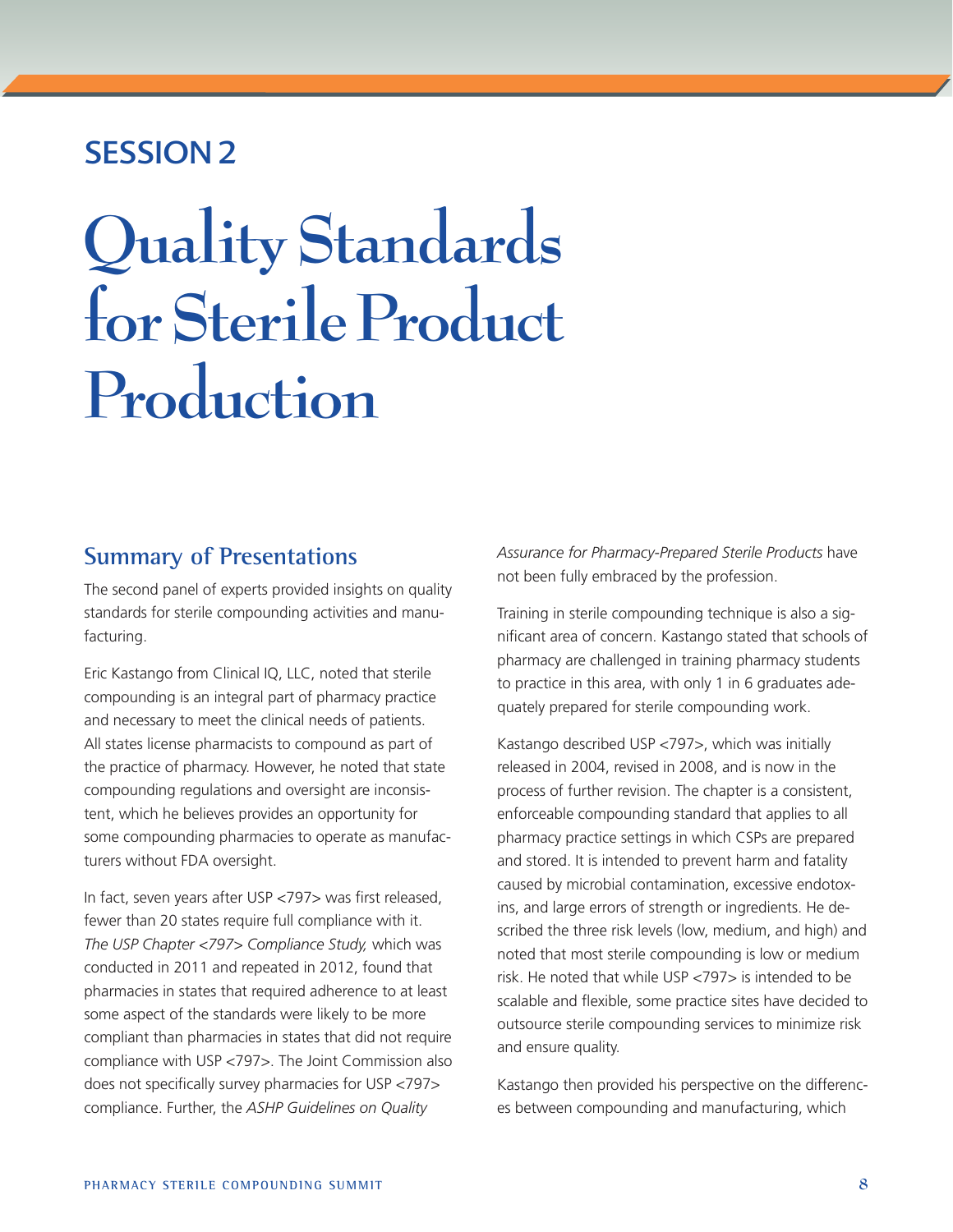he described in the context of whether a relationship between the pharmacist, physician, and patient exists. According to Kastango, a CSP is created in small batches and made for individual patients, is regulated by the state boards of pharmacy, undergoes little or no end-product quality testing or environmental monitoring, and matches the drug to the patient.

A manufactured sterile product is created in larger quantities for distribution to wholesalers and pharmacies; is regulated by the FDA; is required to undergo pre-, in-, and post-process quality testing and environmental monitoring; and matches the patient to the drug. Kastango described cGMP as minimum practice guidelines for manufacturing, processing, packing, or holding of drug products that are intended to prevent sub- or super-potency, contamination, unpredictable safety or effectiveness, and misbranding. Quality control is expected to increase as the manufacturing processes become more complex, and practices established by a manufacturer to meet cGMP can evolve to improve manufacturing processes. A quality-control program must be independent, continuous, and integrated into all aspects of the product lifecycle. Consistency and documentation are key elements of cGMP processes.

According to Kastango, under current oversight systems, sterile compounding companies or any pharmacy providing non-patient-specific CSPs should register with the FDA, unless the pharmacy or company is located in a state that recognizes a central-fill model. Some, but not all, state boards of pharmacy have developed regulations to provide oversight of health-system pharmacies that use a central-fill model.

Kastango noted that compounding pharmacies that register with the FDA may follow some, but not all portions of cGMP. These companies are not equivalent to commercial drug manufacturers, are not inspected by the FDA on a regular basis, and do not sell FDA-approved drugs. He identified this registration as an area where additional clarity is needed.

In addition, he proposed that several other areas require FDA oversight, including regulation and inspection of companies that offer testing, supplies, or other services that are intended to improve or demonstrate compliance with USP <797> standards; compounding for office use that exceeds 5 percent of total prescription volume; nonsterile-to-sterile batch compounding; sterile compounding companies who provide CSPs but do not have a direct relationship to the patient; and drugs that should not be compounded due to difficulties or uncertainties in ensuring safety or effectiveness, including metered dose inhalers, sustained release dosage formulations, and suspensions.

Matthew Weinberg of The Weinberg Group provided detail about the similarities and differences between cGMP and USP <797>. He noted that these standards served two distinct purposes and that they are not interchangeable. While both are applicable to sterile production of medicines, cGMPs are process-directed and require a system of specific standard operating procedures (SOPs) that ensure compliance throughout the drug manufacturing process, from acquisition of raw materials to storage of the final product. The FDA expects adherence to the established processes and for manufacturers' quality-control systems to continuously monitor and measure consistency in complying with the SOPs. Quality is judged by how well the process is followed, not necessarily by the drug itself. Changes in SOPs require FDA approval.

In contrast, USP <797> was described as a group of broadly defined procedures that describe how CSPs are made in small batches (e.g., less than five doses). Weinberg stated that USP <797> is not intended to be used as a procedure for manufacturing and that it is not a substitute for cGMPs. Under USP <797>, there are a limited number of definitions of processes, controls, and quality measurements. It also has no minimal requirements for recordkeeping and does not recognize deviations. Weinberg reiterated that cGMPs are not needed in circumstances in which CSPs are made in small quanti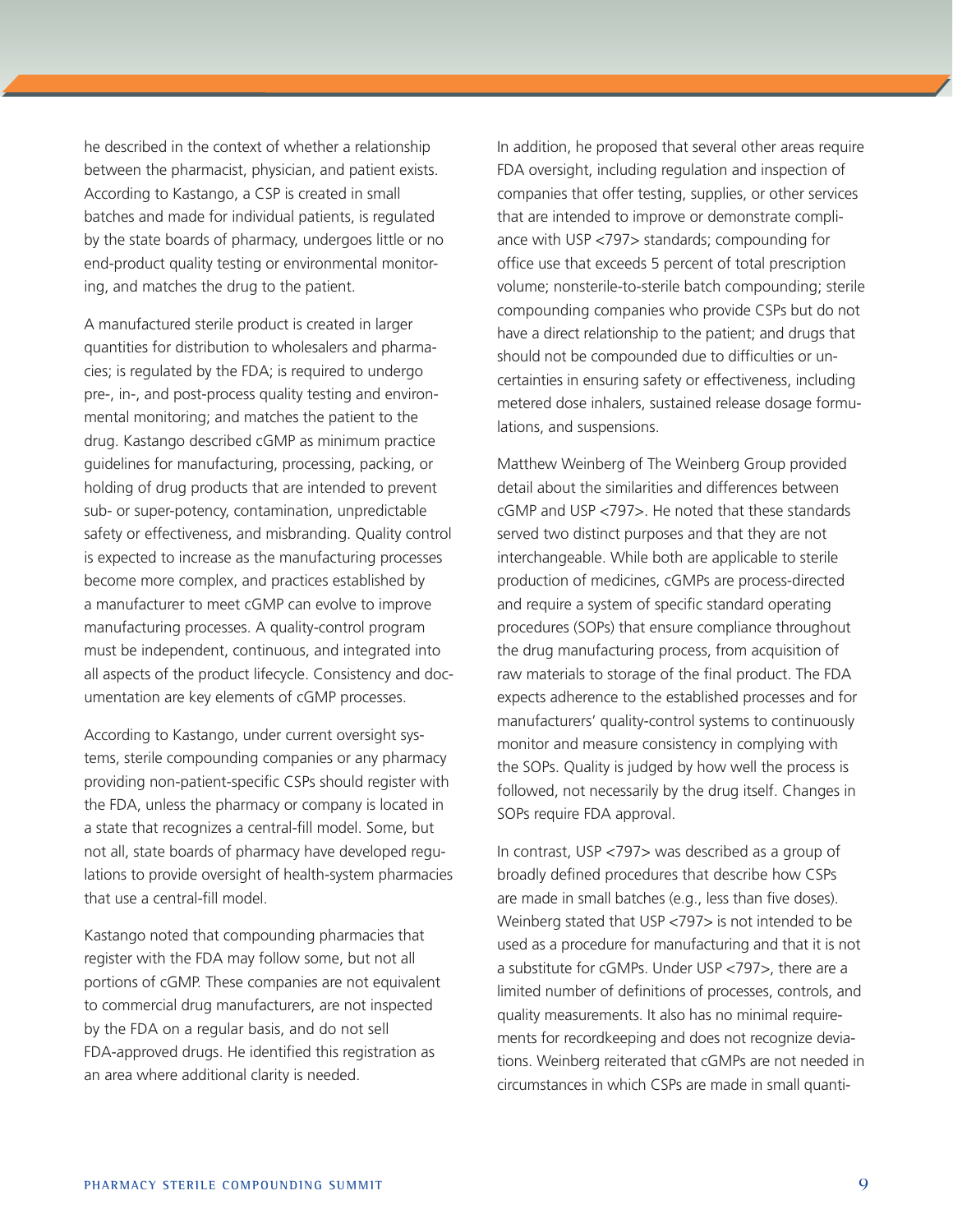ties, but suggested that large-scale sterile compounding activities demanded cGMP precepts, such as use of more detailed SOPs and quality-assurance activities. He believed that implementing these types of activities would assist these compounders in working with the FDA.

Stephen Byrn from Purdue University also provided his perspective on how USP <797> differs from cGMP based on a side-by-side comparison of the two standards. Quality systems, including SOPs, are a significant area where there are differences. USP <797> does not require batch, method and equipment validation, or production records, which are used by manufacturers to ensure product consistency. Microbial testing and specifications that can be measured to ensure CSP consistency and stability are also not provided by USP <797>.

He noted, however, that the reason this and other process validations are not addressed is because these standards are intended to apply to single CSPs, which can't be tested because the preparation is essentially "destroyed" when it is administered to the patient. He also noted that some of these aspects are covered in other USP standards. USP standards do not require testing of API or other components before use, but rather relies on the certificate of analysis.

Both sets of standards address facilities, but cGMP includes more stringent requirements for controlling activities, such as separate production facilities to prevent cross-contamination from penicillin. To improve sterile compounding under USP <797>, he recommended that professional associations consider creating a template for SOPs and that state boards of pharmacy evaluate the potential for a state-run laboratory for CSP testing.

#### **Roundtable Discussion**

During the open discussion, summit participants reiterated that the quality of CSPs depends on the ingredients used to make them, the procedures and equipment in the facilities where they are created, and the training and competence of the pharmacists and pharmacy

technicians who prepare them. There was concern that education and training for compounding personnel as well as the state board of pharmacy inspectors surveying compounding practices vary by state. In health systems, staff training, competency assessment, accreditation standards, and the pharmacy and therapeutics (P&T) committee play a role in ensuring the quality of CSPs. However, there is room for improvement.

Several participants stated that physician-specific preferences are one of many factors that drive the need for sterile compounding. While there is general acceptance of variability in prescribing, in many instances there is little or no evidence supporting the need for many highly customized CSPs. Some questioned whether all clinicians had a full understanding of the increased risk associated with sterile compounding and suggested that education might assist in driving standardization.

Summit participants described cGMP and USP <797> as two standards with distinctly different approaches to quality. cGMP was described as a quality control system that sets expectations for procedures in a manufacturing plant through the use of SOPs, but allows the manufacturer to define those procedures, while USP <797> provides detailed recommendations for sterile compounding. Important differences were noted, including process validation, testing, expiration and beyond-use dating, and processes to authenticate API.

Participants suggested that USP <797> was not a sufficient standard for large-scale compounding activities and called for a new set of standards that would incorporate key precepts or concepts from cGMP, which would be suitable for use in large-scale compounding. Participants considered whether concepts from cGMP should be applied to all instances of large-scale compounding or only in cases where a pharmacist is using nonsterile ingredients to make CSPs, the highest risk category. It was noted that the majority of compounding incidents causing patient harm identified by Pew involved high-risk compounding (Appendix B).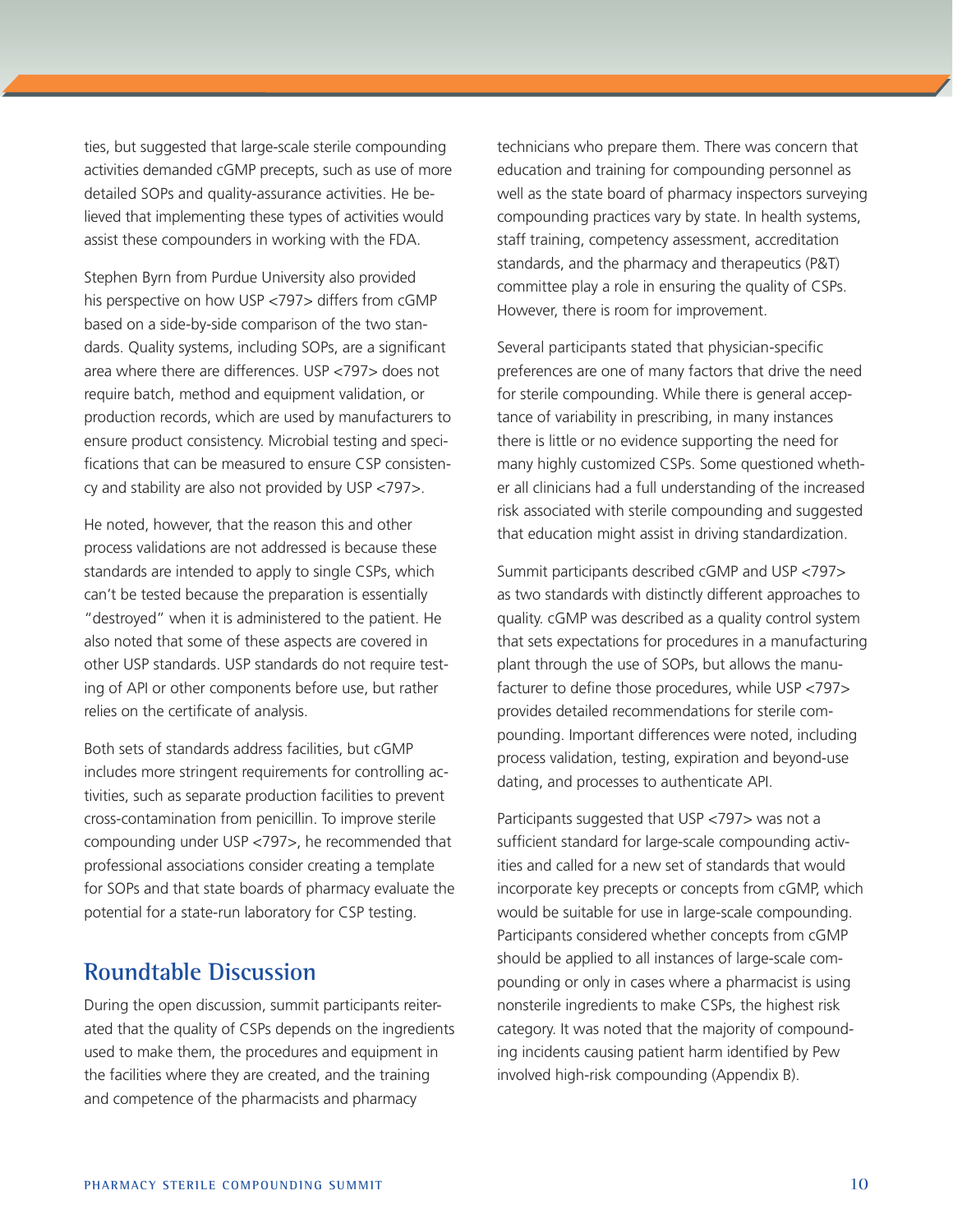## SESSION 3

# **Federal and State Roles in Sterile Compounding Oversight**

#### **Summary of Presentation**

The final panel of experts included representatives from the FDA, a state board of pharmacy, and an organization representing member state boards of pharmacy.

Jane Axelrad from the FDA discussed the complexity of compounding oversight, the impact of court decisions on compounding, and the FDA's initial recommendations to improve regulation of compounding activities. She stated that the current line between sterile compounding and conventional manufacturing is not always clear.

Axelrad noted that the legal framework for oversight of compounding activities varies by geographic region because of court decisions in the United States Courts of Appeals in the Fifth and Ninth Circuit that have determined whether a region operates under Section 503A of the Federal Food, Drug, and Cosmetic Act (FFDCA) or an FDA Compliance Policy Guide issued in 2002. In other areas of the country, the legal framework remains undetermined by the courts. Section 503A, which was enacted in 1997, attempted to draw a line between compounding and conventional manufacturing.

Compounding that meets the requirements of Section 503A is exempt from FDA requirements for new drug approvals, cGMPs, and adequate directions for use. Compounding that does not meet requirements of Section 503A is considered manufacturing that is subject to all relevant requirements. Exemptions under Section 503A require receipt of a patient-specific prescription.

The statute also contains specific requirements for bulk drug substances and excipients. It prevents compounding of drugs that have been removed from the United States market for reasons of safety or efficacy and those that are difficult to compound, as defined by the FDA, and places limits on compounding of drug products that are essentially copies of commercially available products. Axelrad acknowledged that several of these provisions are vague and challenging for the FDA to implement. However, she noted that the FDA had made some progress in implementing Section 503A prior to the Supreme Court decision in May 2002 that held parts of Section 503A unconstitutional based on the Ninth Circuit decision mentioned previously.

In 2002, after the Supreme Court ruling, the FDA issued a Compliance Policy Guide that does not explicitly exempt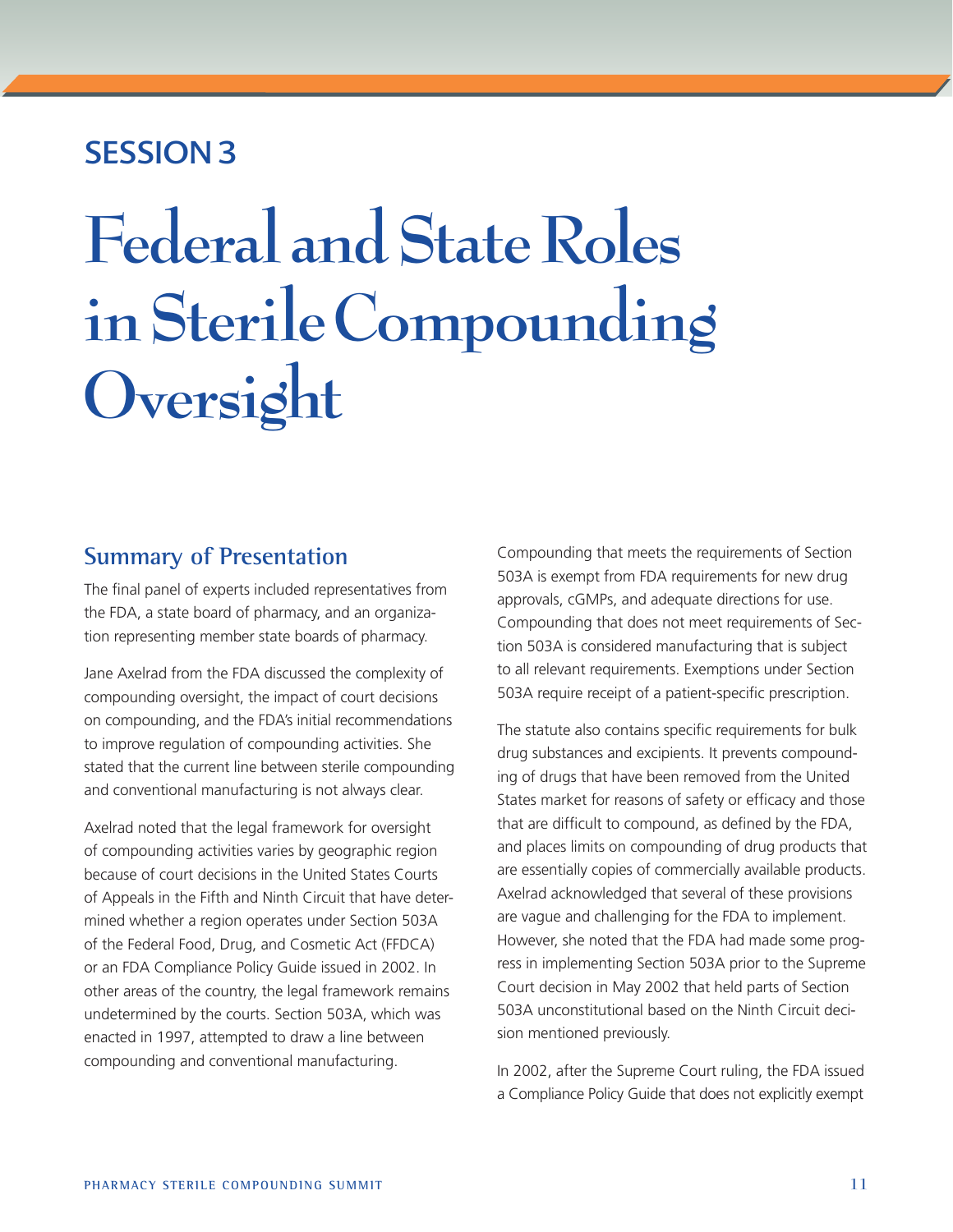compounding from the requirements for new drugs, cGMPs, or adequate directions for use because it cannot do so as a legal matter.

The guidance, however, provides a list of factors that the FDA considers when deciding whether to take an enforcement action. She noted that the language used to describe anticipatory compounding, copying commercially available products, and other areas differs between the Compliance Policy Guide and Section 503A. Layered over this framework are compounding laws at the state level, which are inconsistent in substance and enforcement across the country.

Axelrad then described the FDA's initial recommendations for improving oversight of compounding activities that were developed following meetings with multiple stakeholders. These recommendations included an initial framework for FDA oversight of practices and CSPs that pose the highest degree of risk. This would include making CSPs in anticipation of, or without, a prescription and shipping them out of the state in which they were produced.

Among the issues considered in developing these recommendations were whether this new category should be limited to CSPs; whether large-volume, nonsterile anticipatory compounding should be regulated the same as traditional compounding; and what could serve as an appropriate mechanism for distinguishing compounders from conventional manufacturers.

Axelrad also discussed development of a list of drugs that could not be compounded, including copies of FDA-approved drugs, those removed from market for reasons of safety or efficacy, and those that are difficult to compound. She noted that several models for FDA and state boards of pharmacy collaboration in regulating compounding were also discussed and stressed that states should continue to play the primary role in regulating traditional compounding.

Cody Wiberg from the Minnesota Board of Pharmacy discussed the state's existing compounding require-

ments, which he believes are among the strictest in the country. The state has adopted both USP <795> and USP <797>. Current Minnesota law does not allow a prescription to be written for office use, meaning that all prescriptions must be written for a specific patient.

Other aspects of the state's laws and regulations prohibit pharmacies from providing office CSPs to practitioners, clinics, and other health care providers or facilities. Compounding pharmacies that provide these services are required to be licensed as both a manufacturer and wholesaler. These entities must also register as a manufacturer with the FDA, or obtain a letter of exemption from the FDA. Entities that may be exempt from FDA registration include health systems that compound centrally and distribute CSPs to facilities within their own health system. These health systems are, however, required to register with the state as a manufacturer and a wholesaler.

Legislation proposed in Minnesota would define compounding as preparing a CSP for an identified patient as a result of a practitioner's prescription or drug order based on a prescriber-patient-pharmacist relationship. The proposed legislation would prohibit compounding for wholesale distribution and compounding of drugs that are essentially copies of commercially available products. It would also amend the definition of manufacturing to exclude repackaging, extemporaneous compounding, and anticipatory compounding of a drug within a licensed pharmacy for later dispensing pursuant to a prescription.

Further, the proposed legislation would require out-ofstate wholesalers and manufacturers to be licensed or registered in the state in which they are located, and require out-of-state facilities to supply a current inspection report to the Minnesota Board of Pharmacy or agree to be inspected by an authorized agent. Licenses to distribute CSPs in Minnesota could be suspended if correction of a deficiency is not documented in submitted follow-up inspection reports. Wiberg noted that some of these requirements already exist in Minnesota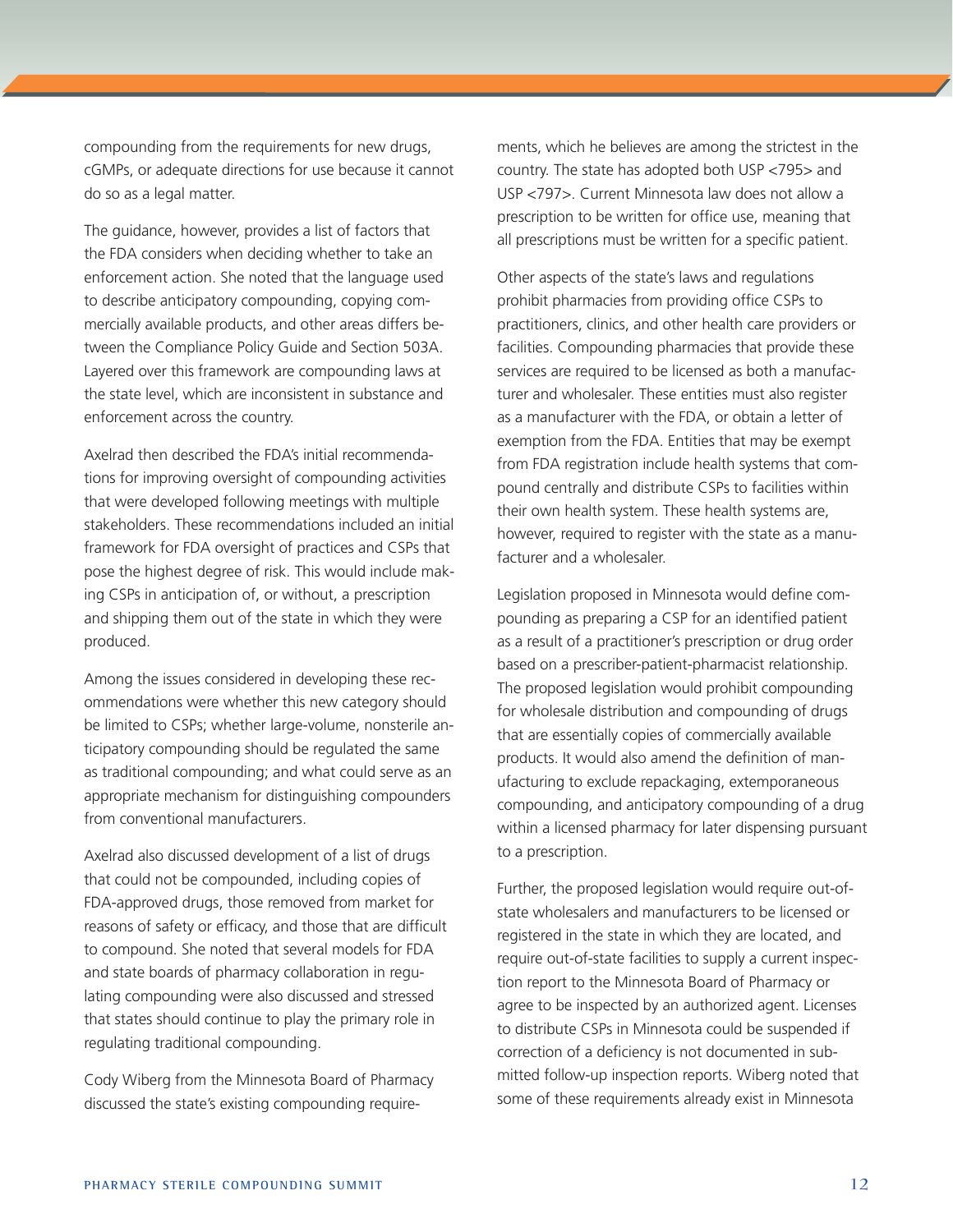State Board of Pharmacy regulations, but that these elements would be consolidated in statute under the draft proposal.

Wiberg spoke in support of amending Section 503A as a mechanism to improve oversight of compounding activities. He also recommended that Congress provide the FDA with the resources to inspect compounding pharmacies and take necessary regulatory action, or contract with states to inspect those facilities according to federal standards. In turn, states should develop more consistent compounding statutes, rules, and standards; improve their inspection and regulation of compounding pharmacies; and better coordinate the regulation of compounding pharmacies.

Scotti Russell from the National Association of Boards of Pharmacy (NABP) discussed steps that NABP is taking to assist its member boards of pharmacy in the aftermath of the NECC tragedy. State boards of pharmacy were inundated with requests for information on compounding pharmacies from state and federal legislators, members of the media, and the public. NABP began assisting its member boards in collecting and collating requested information and responding to these inquiries and began building an information-sharing network for the states.

Predominantly due to the downturn in the national economy several years ago, state boards of pharmacy have been dealing with budget cuts and resulting dwindling resources, including reductions, or furloughs, of staff, lack of funds for education and training, and cuts in programs and services such as inspection programs. As a result of the NECC situation, state boards have shown a strong commitment to identifying system failures, correcting them, and implementing solutions to prevent further tragedies.

With input from the state boards of pharmacy, NABP developed a four-step action plan to respond to this crisis and help prevent future crises. The first step was to collect data from the states and other sources on the number, identity, and scope of operations of compounding pharmacies and use this information to populate a

system of electronic profiles of compounding pharmacies that will be used to efficiently communicate information to and between state boards of pharmacy.

The second step, to inspect identified pharmacies, is being conducted through a contract with the Iowa Board of Pharmacy through which NABP will inspect more than 600 pharmacies regulated by the Iowa Board of Pharmacy that do not reside within that state. NABP is coordinating these inspections with the state boards of pharmacy where each pharmacy is located and encouraging those state inspectors to participate in these assessments. This work is scheduled to be completed by the end of 2013.

For step three of the action plan, Russell indicated that NABP will continue its collaboration with the FDA and state and federal legislators to address the regulatory difficulties that occur when compounding crosses into manufacturing.

For step four, in recognition of the significant need for training in how to inspect sterile compounding pharmacies, NABP has endorsed a training program in sterile compounding requirements for board of pharmacy inspectors and compliance officers that will be provided by Clinical IQ. This web-based program called State Board Assist is being offered at no charge to the state boards of pharmacy. In addition, Clinical IQ and Critical Point, an online education portal, have a live training program that is being offered at a reduced rate for state board inspectors.

Russell noted that many state boards of pharmacy have already initiated steps to increase oversight of sterile compounding, including completing immediate inspections of those pharmacies known to be engaging in sterile compounding and taking action for violations of compounding standards, requiring recent approved inspections from pharmacies located outside of the state and taking action against those pharmacies as result of an action by another state, and conducting surveys to collect data on the scope of compounding activities for these pharmacies.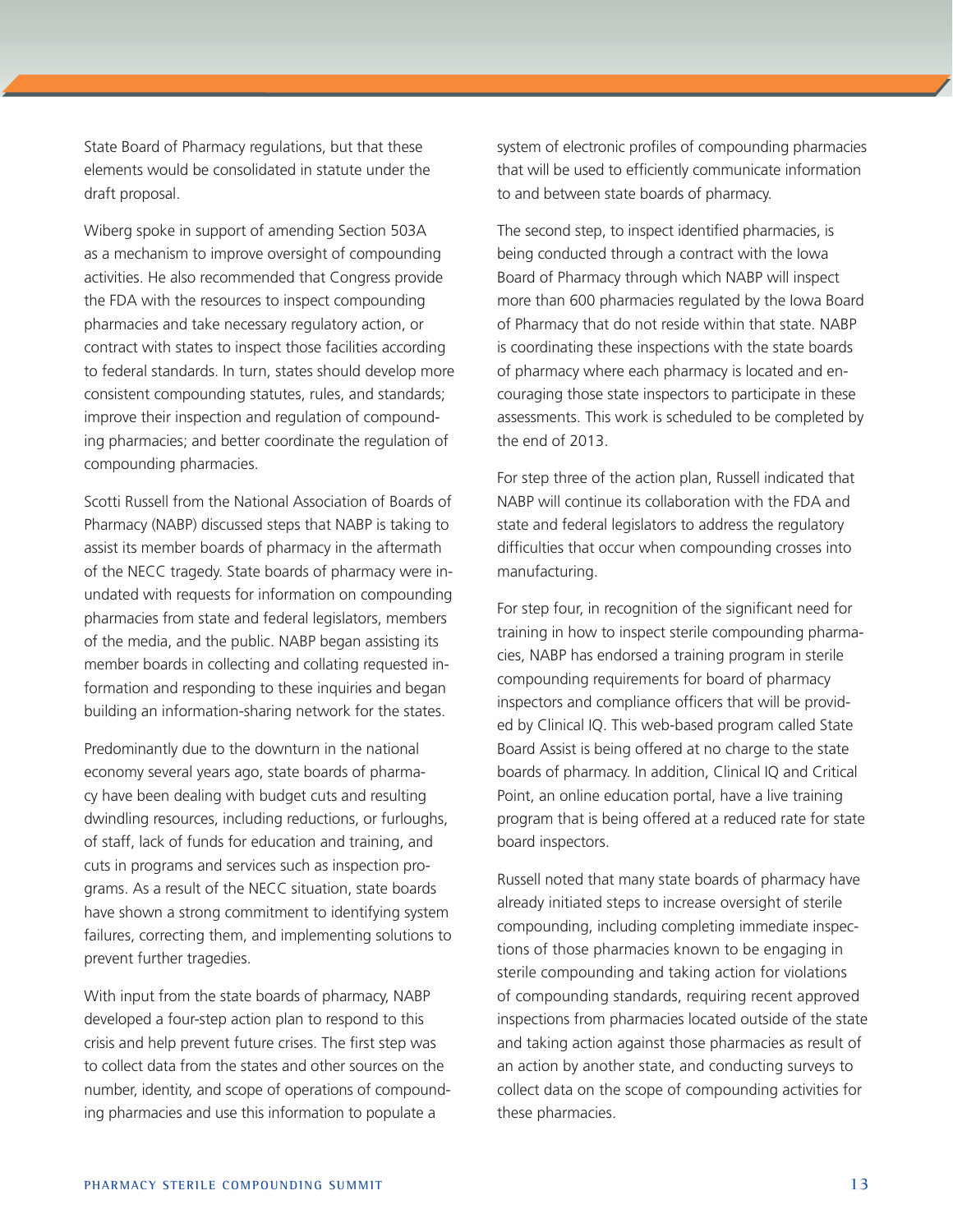There is also a movement to require USP <797> in states that do not already do so, to address the office-use exemption in states where it is currently allowed, and to set standards for sterile compounding in physician offices.

#### **Roundtable Discussion**

During the open discussion, participants expressed concern that states' laws and regulations governing compounding pharmacies are variable. Concerns included that fewer than half of state pharmacy practice acts require USP <797> compliance and that not all states inspect every pharmacy on a regular basis due to a lack of resources. The education, training, and experience of state inspectors also may be inadequate in some cases.

As a result of these factors, compounding pharmacies can have different inspection results depending on which board of pharmacy the inspector represents and the expertise of the inspector. Hospitals rely on state boards of pharmacy to inspect compounding pharmacies to ensure they are following the necessary procedures to produce safe CSPs. This reliance is necessary because hospitals often lack resources or expertise to inspect compounding pharmacies themselves.

Participants also described a regulatory gap between state and federal oversight. For example, an external supplier of CSPs can be seen as a manufacturer by a state, and be required to register with the FDA. However, practitioners mistakenly perceive that registration ensures a high level of FDA oversight, which is not the case.

There was general support for a new category of FDA oversight of some compounding pharmacies, specifically non-health-system entities producing CSPs in anticipation of, or without, a prescription and those engaging in interstate commerce. Some concern was expressed that this approach would leave some providers of large-volume compounding and high-risk nonsterile-to-sterile compounding under state oversight. Participants supported a partnership between the state boards of pharmacy and the FDA to eliminate gaps in the enforcement of compounding laws and regulations.

There was also general support for a list of do-notcompound products that the FDA would update on a continual basis, and a recommendation to increase the availability of USP compounding monographs.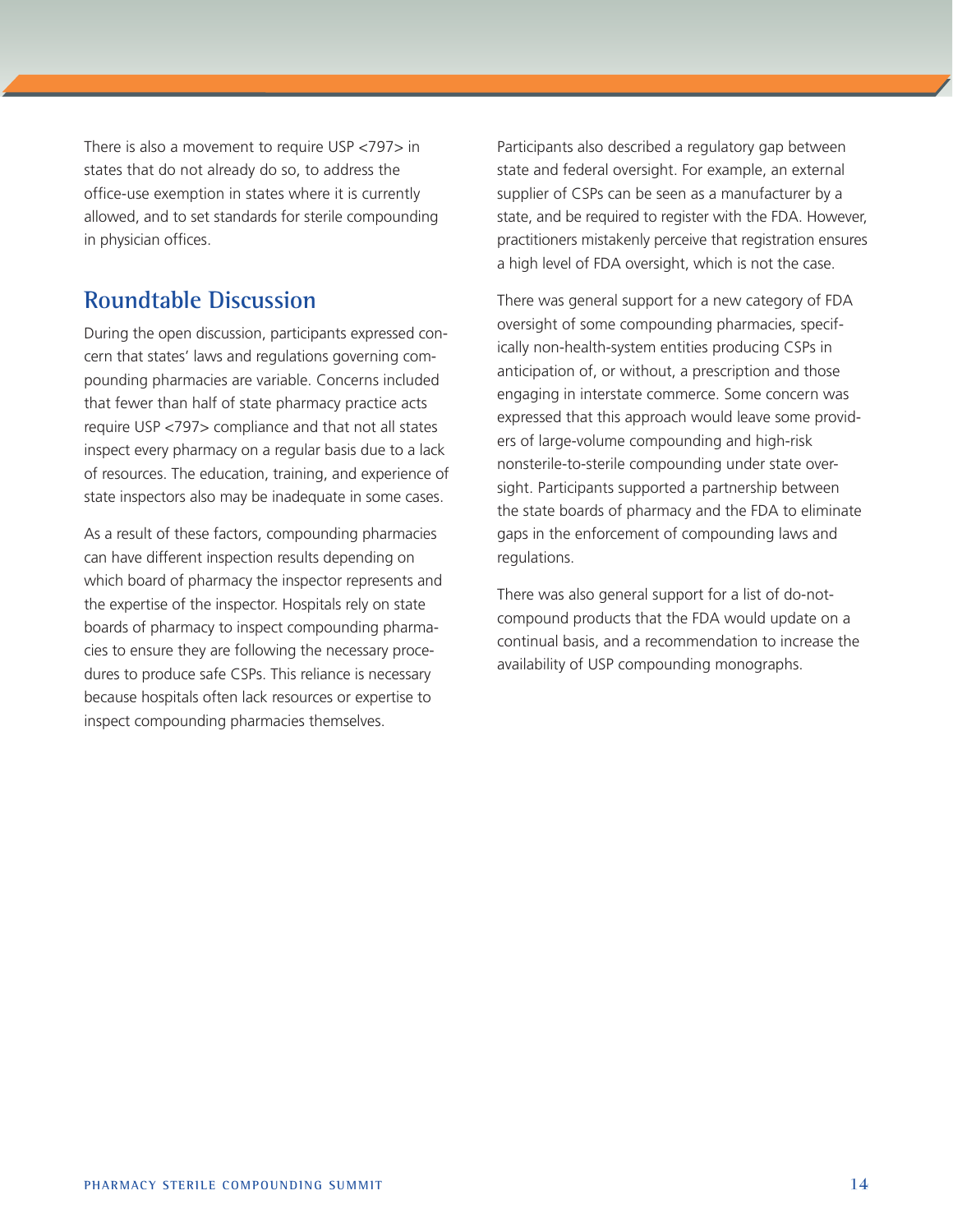## Appendix A

# **Pharmacy Sterile Compounding Summit Participants**

#### **Kathy Anderson, PharmD**

*(observer) Office of Unapproved Drugs and Labeling Compliance* U.S. Food and Drug Administration

#### **Jane A. Axelrad, JD**

*Associate Director for Policy, Center for Drug Evaluation and Research* U.S. Food and Drug Administration

#### **Bona E. Benjamin, BS Pharm**

*Director, Medication-Use Quality Improvement* American Society of Health-System Pharmacists

**David Berry** *Vice President, Assistant General Counsel* University Health Consortium

#### **Karen Bertch, PharmD, FCCP**

*Director, Pharmacy Drug Intelligence*  Premier, Inc.

#### **Stephen Byrn, PhD**

*Professor of Medicinal Chemistry, Department of Industrial and Physical Pharmacy* Purdue University

**Jayne Hart Chambers** *Senior Vice President, Strategic Policy and Corporate Secretary* Federation of American Hospitals

**Mike Cohen, MS, BS Pharm** *President* Institute for Safe Medication Practices

**Gabrielle Cosel, MSc** *Project Manager, Drug Safety Project* The Pew Charitable Trusts

**Allan Coukell, BScPharm** *Director of Drugs and Medical Devices*  The Pew Charitable Trusts

**Michael Craig, MPP** *Congressional Liaison*  U.S. Centers for Disease Control and Prevention

#### **Lisa Daigle, MA**

*(observer) Policy Analyst* American Society of Health-System Pharmacists

**L. Ross Day, BS Pharm**

*Director, Novation Pharmacy Business Unit* University Health Consortium

**Sarah Despres** *(observer) Senior Officer* The Pew Charitable Trusts

**Barry D. Dickinson, PhD** *Secretary to the Council on Science and Public Health* American Medical Association

#### **Robert Fink, PharmD, MBA, FASHP, BCNSP, BCPS**

*Senior Director, Chief Pharmacy Executive* Community Health Systems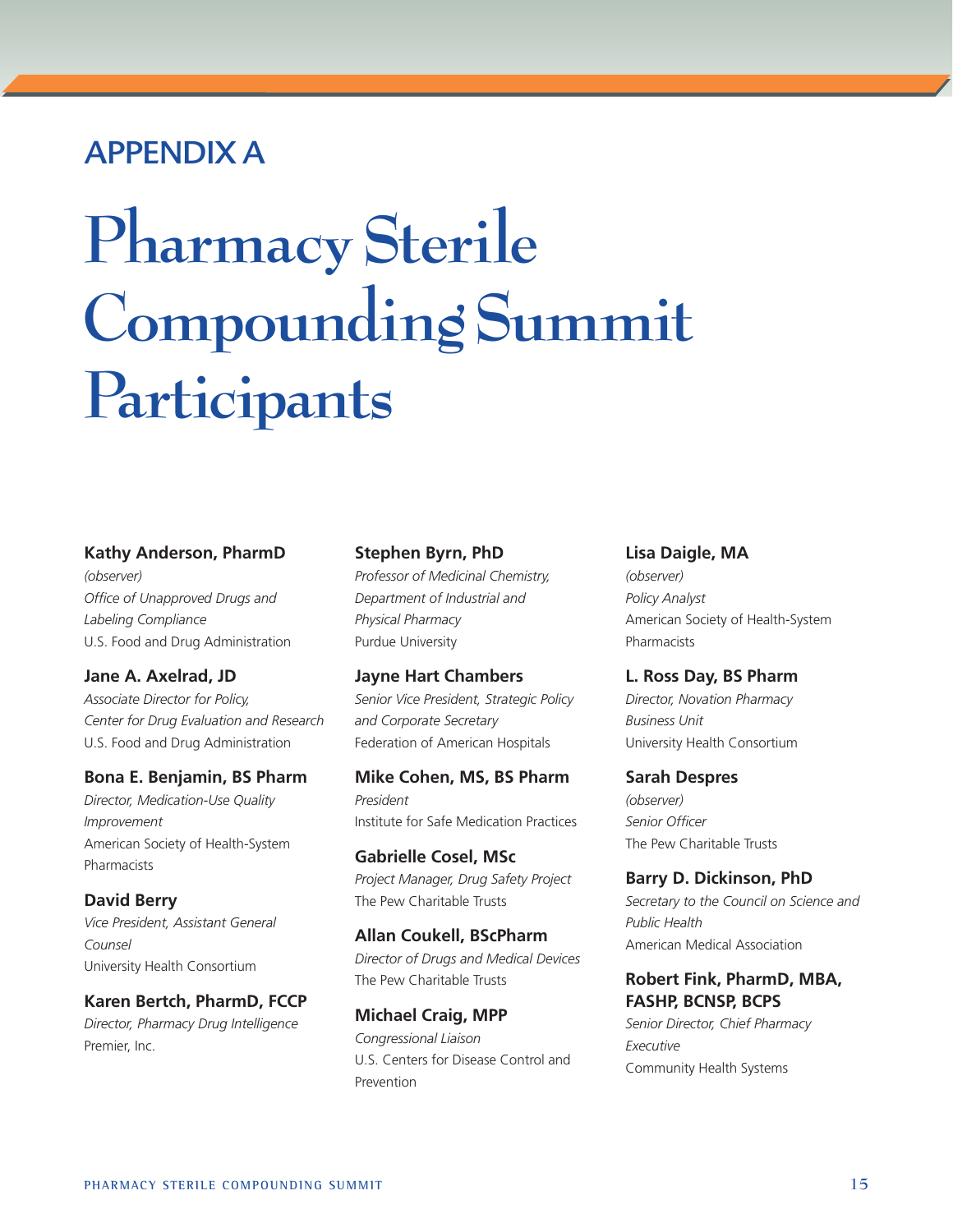**Ben Firschein, JD, LLM**

*Director, Government Affairs and Policy* United States Pharmacopeia

#### **Ronna Hauser, PharmD**

*Senior Vice President, Policy and Regulatory Affairs* National Community Pharmacists Association

#### **Joseph Hill, MA**

*(observer) Director, Federal Legislative Affairs* American Society of Health-System Pharmacists

#### **Jeanne Ireland**

*(observer) Senior Advisor to the Commissioner* U.S. Food and Drug Administration

#### **Eric S. Kastango, MBA, BS Pharm, FASHP**

*President and Chief Executive Officer* Clinical IQ, LLC

#### **Gary Kerr, PharmD, MBA**

*President* Massachusetts Society of Health-System **Pharmacists** 

#### **Patricia C. Kienle, BS Pharm, MPA, FASHP**

*Director, Accreditation and Medication Safety* Cardinal Health, Inc.

#### **Richard J. Kruzynski, MBA, BS Pharm**

*President*  PharMEDium Services, LLC

#### **Lou Lamarca, MA**

*Executive Vice President of Federal Government Relation*s National Patient Advocate Foundation

#### **Brian M. Meyer, MBA**  *(observer) Director, Government Affairs Division* American Society of Health-System **Pharmacists**

**Eric Morgan, PharmD** *Director of Pharmacy* Prattville Baptist Hospital

**Thomas W. Rasnic** *Vice President, Quality, Regulatory Affairs, and Research and Development* PharMEDium Services, LLC

#### **Cynthia Reilly, BS Pharm**

*(observer) Director, Medication Safety and Quality Division* American Society of Health-System **Pharmacists** 

#### **Karen Riley**

*(observer) Deputy Director of Strategy* U.S. Food and Drug Administration

#### **Jeffrey M. Rowe, BS Pharm**

*Executive Vice President* Diplomat Specialty Pharmacy and *Representative*–American Pharmacists Association

#### **Jennifer L. Rudisill, Esq**

*Assistant Director, Federal Affairs* Children's Hospital Association

#### **Elizabeth "Scotti" Russell, BS Pharm**

*Government Affairs Manager* National Association of Boards of Pharmacy

#### **Rick Schnatz, PharmD**

*Senior Scientific Liaison, USP Compounding Expert Committee* United States Pharmacopeia

**Roslyne Schulman, MHA, MBA** *Director, Policy Development* American Hospital Association

#### **Howard Sklamberg, JD** *Director, Office of Compliance Center for Drug Evaluation and Research* U.S. Food and Drug Administration

#### **Mark Sullivan, PharmD, MBA**

*Director, Pharmacy Operations* Vanderbilt University Medical Center

#### **Mary Beth Savary Taylor, JD**

*Vice President*  The Nickels Group and *Consultant*–Cleveland Clinic Health System

#### **Kasey K. Thompson, PharmD, MS**

*Vice President, Policy, Planning, and Communications* American Society of Health-System Pharmacists

#### **Christopher Topoleski**

*(observer) Director, Federal Regulatory Affairs* American Society of Health-System Pharmacists

**Matthew Weinberg, MS** *Chief Executive Officer*

The Weinberg Group

#### **Cody C. Wiberg, PharmD, MS, BS Pharm**

*Executive Director* Minnesota Board of Pharmacy

#### **Angela W. Yaniv, PharmD, BS**

*Assistant Director of Pharmacy–Sterile Products* Cleveland Clinic Health System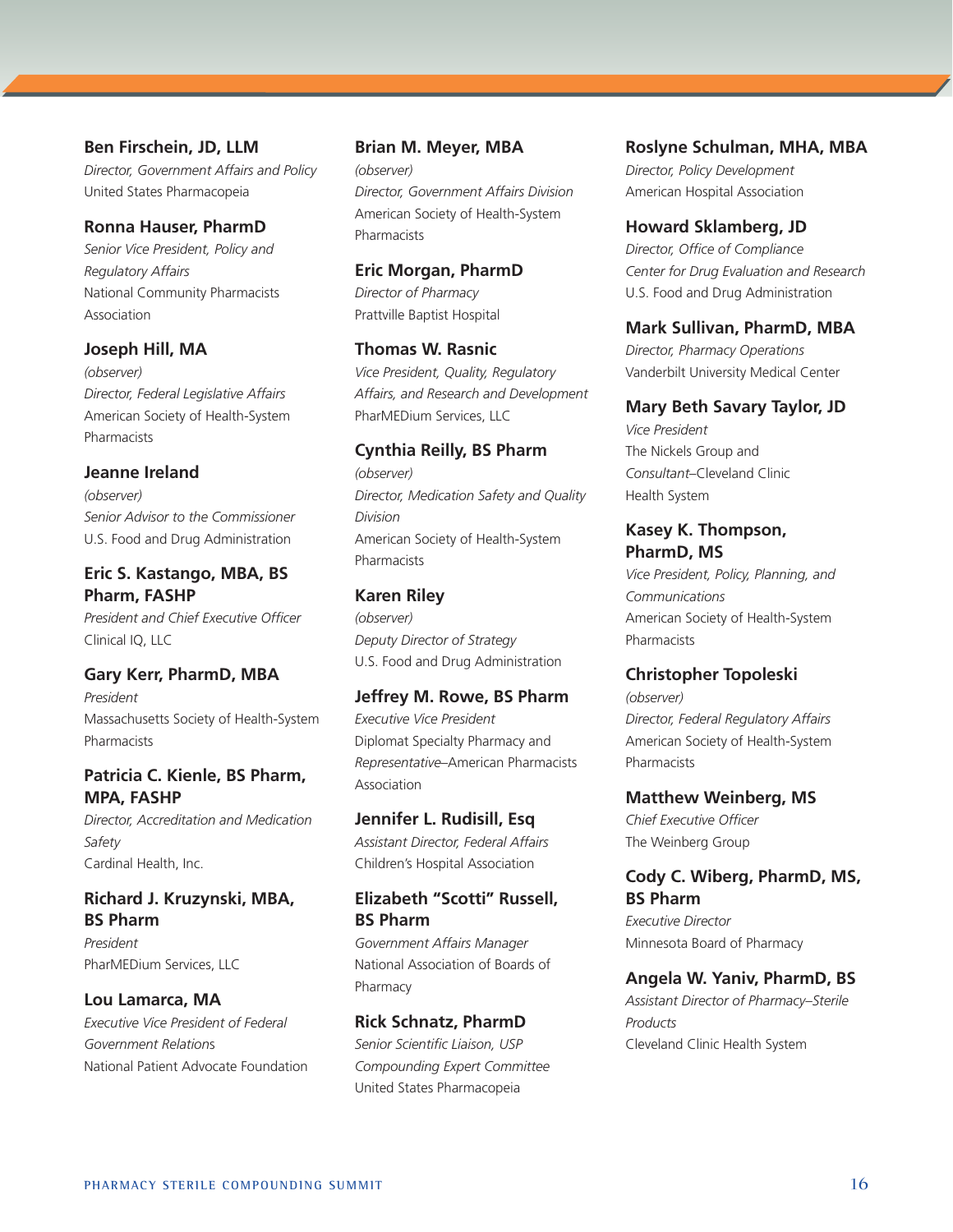

# **U.S. Illnesses and Deaths Associated With**  U.S. Illnesses and Deaths Associated With **Compounded Medications (2001-Present)**  $\operatorname{Combounded}\operatorname{Medications}\left(\text{2001-Present}\right)$

# **APPENDIX B** APPENDIX B

Contamination of sterile products was the most common compounding error, though some incidents were the result of pharmacists' and technicians' Contamination of sterile products was the most common compounding error, though some incidents were the result of pharmacists' and technicians' The Pew Charitable Trusts has identified 20 pharmacy compounding errors associated with 1022 adverse events, including 75 deaths, since 2001. The Pew Charitable Trusts has identified 20 pharmacy compounding errors associated with 1022 adverse events, including 75 deaths, since 2001. miscalculations and mistakes in filling prescriptions. miscalculations and mistakes in filling prescriptions.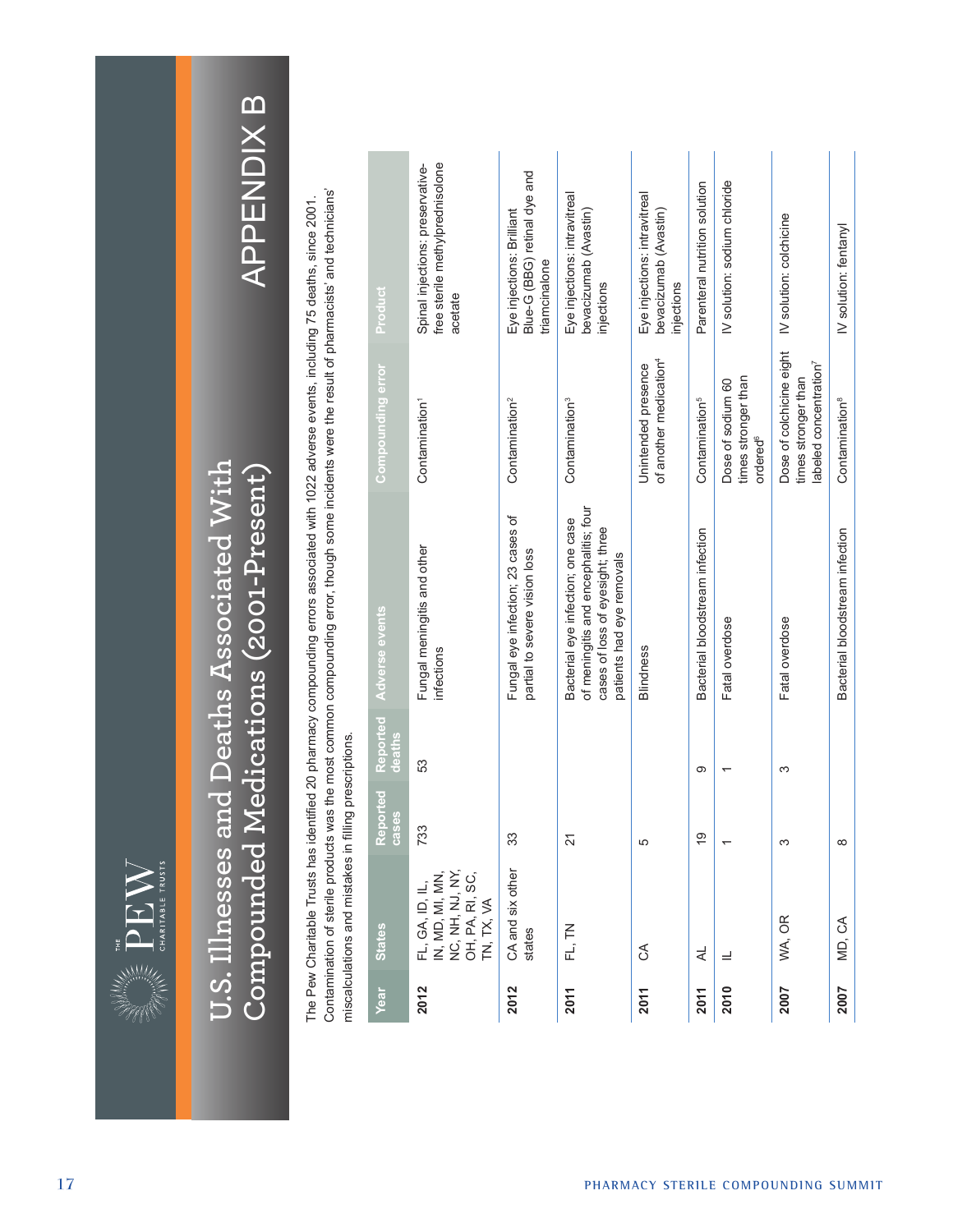| sso                                                                                                                        |  |
|----------------------------------------------------------------------------------------------------------------------------|--|
| i                                                                                                                          |  |
| $\frac{1}{2}$<br>Ì<br>l                                                                                                    |  |
| h<br>Í<br>ŀ                                                                                                                |  |
| l<br>۰<br>֕                                                                                                                |  |
| ۱<br>ł<br>ï<br>ì                                                                                                           |  |
| י<br>ו<br>X<br>l<br>l<br>j                                                                                                 |  |
| ļ<br>Ý.<br>ł<br>Ĥ<br>I<br>í                                                                                                |  |
|                                                                                                                            |  |
| de la propieta de la propieta de la propieta de la propieta de la propieta de la propieta de la propieta de la<br>$\sigma$ |  |

| Year          | <b>States</b>             | teported<br>Report<br>cases | Reported<br>deaths       | Adverse events                                                                                                    | Compounding error                                                  | Product                                                                                          |
|---------------|---------------------------|-----------------------------|--------------------------|-------------------------------------------------------------------------------------------------------------------|--------------------------------------------------------------------|--------------------------------------------------------------------------------------------------|
| 2004-<br>2006 | MI, MO, NY, SD,<br>TX, WY | 80                          |                          | Bacterial bloodstream infection                                                                                   | Contamination <sup>9</sup>                                         | IV flush syringes: heparinized<br>saline                                                         |
| 2006          | 공                         |                             | $\overline{\phantom{0}}$ | Fatal overdose                                                                                                    | chloride stronger than<br>Dose of sodium<br>ordered <sup>10</sup>  | Chemotherapy infusion                                                                            |
| 2006          | $\geq$                    |                             | T                        | Fatal overdose                                                                                                    | times stronger than<br>Dose of zinc 1,000<br>ordered <sup>11</sup> | Neonatal parenteral nutrition<br>solution                                                        |
| 2005          |                           | $\mathbf{\Omega}$           |                          | Bacterial bloodstream infection                                                                                   | Contamination <sup>12</sup>                                        | IV flush vials: preservative-free<br>heparinized saline                                          |
| 2005          | MN and 1 other<br>state   | 6                           |                          | Bacterial eye infection; all cases<br>had partial or complete loss of<br>vision; two patients had eye<br>removals | Contamination <sup>13</sup>                                        | Eye solution: trypan blue                                                                        |
| 2005          | ≶                         | ιΩ                          | S                        | Systemic inflammatory response<br>syndrome                                                                        | Contamination <sup>14</sup>                                        | Heart infusion: cardioplegia                                                                     |
| 2005          | CA, NJ, NC, NY,<br>MA     | $\infty$                    |                          | Bacterial bloodstream infection                                                                                   | Contamination <sup>15</sup>                                        | IV solution: magnesium sulfate                                                                   |
| 2004          | $\overline{C}$            | $\sim$                      |                          | Bacterial bloodstream infection                                                                                   | Contamination <sup>16</sup>                                        | IV flush syringes: heparin-<br>vancomycin                                                        |
| 2004          | MO, NY, TX, MI,<br>SD     | 64                          |                          | Bacterial bloodstream infection                                                                                   | Contamination <sup>17</sup>                                        | IV flush syringes: heparinized<br>saline                                                         |
| 2002          | $\frac{C}{Z}$             | ιΩ                          | T                        | Fungal meningitis and sacroilitis                                                                                 | Contamination <sup>18</sup>                                        | methylprednisolone acetate<br>Spinal injections:                                                 |
| 2001          | E                         | $\overline{\phantom{0}}$    | S                        | five cases of epidural abscess; one<br>Five cases of bacterial meningitis;<br>patient had an infected hip joint   | Contamination <sup>19</sup>                                        | Spinal or joint injections:<br>betamethasone                                                     |
| 2001          |                           | 4                           |                          | Bacterial bloodstream infection                                                                                   | Contamination <sup>20</sup>                                        | IV infusion: ranitidine                                                                          |
| <b>TOTAL</b>  |                           | 982                         | 57                       |                                                                                                                   |                                                                    |                                                                                                  |
|               |                           |                             |                          | and distribution system. For more information, visit www.pewhealth.org/drugsafety.                                |                                                                    | $\text{Pew}'s$ Drug Safety Project works to ensure a safe, reliable pharmaceutical manufacturing |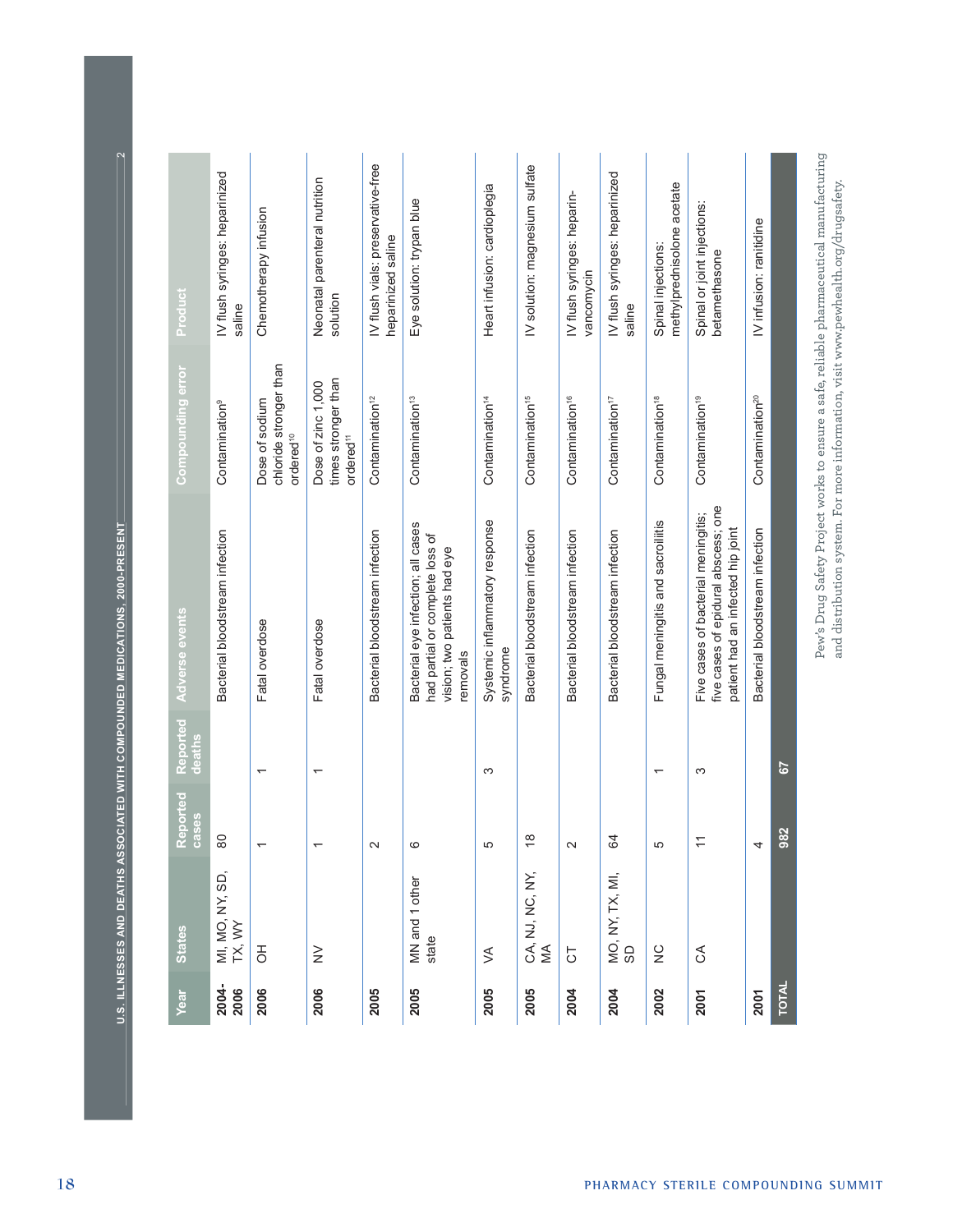## References **References**

gov/HAI/outbreaks/meningitis.html. Accessed January 29, gov/HAI/outbreaks/meningitis.html. Accessed January 29, U.S. Centers for Disease Control and Prevention. Multi-1 U.S. Centers for Disease Control and Prevention. Multistate Meningitis Outbreak Investigation. http://www.cdc. state Meningitis Outbreak Investigation. http://www.cdc. 2013.

from the field: Multistate outbreak of postprocedural fungal from the field: Multistate outbreak of postprocedural fungal 2 U.S. Centers for Disease Control and Prevention. "Notes http://www.cdc.gov/mmwr/preview/mmwrhtml/mm6117a5. http://www.cdc.gov/mmwr/preview/mmwrhtml/mm6117a5. U.S. Centers for Disease Control and Prevention. "Notes pharmacy-United States, March-April 2012," Morbidity pharmacy—United States, March-April 2012," *Morbidity and Mortality Weekly Report*. May 2012. 61(17): 310-1. endophthalmitis associated with a single compounding endophthalmitis associated with a single compounding and Mortality Weekly Report. May 2012. 61(17): 310-1. htm. Accessed December 21, 2012. htm. Accessed December 21, 2012.

## **Based on two separate outbreaks: 12 in Florida, nine**  Based on two separate outbreaks: 12 in Florida, nine in Tennessee. Respective cites below. **in Tennessee. Respective cites below.**

intravitreal injection of bevacizumab," *American Jounral of*  intravitreal injection of bevacizumab," American Jounral of Goldberg RA, Flynn HW Jr, Isom RF, Miller D, Gonzalez Goldberg RA, Flynn HW Jr, Isom RF, Miller D, Gonzalez S. "An outbreak of streptococcus endophthalmitis after S. "An outbreak of streptococcus endophthalmitis after Ophthalmology. February 2012. 153(2): 204-208.e1. *Ophthalmology*. February 2012. 153(2): 204-208.e1.

tion of intravitreal bevacizumab injections," *New England*  tion of intravitreal bevacizumab injections," New England Frost BA, Kainer MA. "Safe preparation and administra- Frost BA, Kainer MA. "Safe preparation and administra-*Journal of Medicine*. December 2011. 365(23): 2238. Journal of Medicine. December 2011. 365(23): 2238.

- General. "Healthcare Inspection Oversight Review of Oph-General. "Healthcare Inspection Oversight Review of Ophthalmology Adverse Drug Events VA Greater Los Angeles thalmology Adverse Drug Events VA Greater Los Angeles 12-01515-151 April 12, 2012. http://www.va.gov/oig/pubs/ 12-01515-151 April 12, 2012. http://www.va.gov/oig/pubs/ Healthcare System Los Angeles, California." Report No. Healthcare System Los Angeles, California." Report No. VAOIG-12-01515-151.pdf. Accessed January 8, 2013. VAOIG-12-01515-151.pdf. Accessed January 8, 2013. Department of Veterans Affairs Office of Inspector <sup>4</sup> Department of Veterans Affairs Office of Inspector
- macyNews/NewsArticle.aspx?id=3628. Accessed January macyNews/NewsArticle.aspx?id=3628. Accessed January improper fi ltration by compounding pharmacy," *American*  improper filtration by compounding pharmacy," American 68(22): 2110-11. http://www.ashp.org/menu/News/Phar-68(22): 2110-11. http://www.ashp.org/menu/News/Phar-Journal of Health System Pharmacy. November 2011. *Journal of Health System Pharmacy*. November 2011. Thompson, Cheryl A. "Bacteremia outbreak tied to 5 Thompson, Cheryl A. "Bacteremia outbreak tied to 8, 2011.
- Vitello, Barbara. "Lutheran General to pay \$8.25 million 6 Vitello, Barbara. "Lutheran General to pay \$8.25 million in baby's death," Daily Herald. April 5, 2012. http://www. in baby's death," *Daily Herald*. April 5, 2012. http://www. dailyherald.com/article/20120405/news/704059806/. dailyherald.com/article/20120405/news/704059806/. Accessed January 8, 2012. Accessed January 8, 2012.
- 7 U.S. Centers for Disease Control and Prevention. "Deaths *Morbidity and Mortality Weekly Report*. October 12, 2007. U.S. Centers for Disease Control and Prevention. "Deaths from Intravenous Colchicine Resulting from a Compoundfrom Intravenous Colchicine Resulting from a Compound-Morbidity and Mortality Weekly Report. October 12, 2007. mmwrhtml/mm5640a3.htm. Accessed January 8, 2013. mmwrhtml/mm5640a3.htm. Accessed January 8, 2013. 56(40): 1050-1052. http://www.cdc.gov/mmwr/preview/ 56(40): 1050-1052. http://www.cdc.gov/mmwr/preview/ ing Pharmacy Error—Oregon and Washington, 2007," ing Pharmacy Error—Oregon and Washington, 2007,"
- gomonas paucimobilis bloodstream infections associated gomonas paucimobilis bloodstream infections associated Maragakis LL, Romanee C, Srinivasan A, et al. "Sphin-8 Maragakis LL, Romanee C, Srinivasan A, et al. "Sphin-

901 E St. NW, Washington, DC 20004 202.552.2000 pewhealth.org 901 E St. NW, Washington, DC 20004 202.552.2000

tious Diseases. January 2009. 15:12-8. http://www.c.cdc. *tious Diseases.* January 2009. 15:12–8. http://wwwnc.cdc. gov/eid/article/15/1/08-1054\_intro.htm. Accessed January gov/eid/article/15/1/08-1054\_intro.htm. Accessed January with contaminated intravenous fentanyl," Emerging Infecwith contaminated intravenous fentanyl," *Emerging Infec-*9, 2013.

- state outbreak of Pseudomonas fluorescens bloodstream state outbreak of Pseudomonas fluorescens bloodstream Gershman MD, Kennedy DJ, Noble-Wang J, et al. "Multi-9 Gershman MD, Kennedy DJ, Noble-Wang J, et al. "Multi-1372-9. http://cid.oxfordjournals.org/content/47/11/1372. 1372-9. http://cid.oxfordjournals.org/content/47/11/1372. *Clinical Infectious Diseases.* December 2008. 47(11): infection after exposure to contaminated heparinized infection after exposure to contaminated heparinized Clinical Infectious Diseases. December 2008. 47(11): saline flush prepared by a compounding pharmacy," saline flush prepared by a compounding pharmacy," full.pdf+html. Accessed January 9, 2013. full.pdf+html. Accessed January 9, 2013.
- ter," April 23, 2009. http://www.ismp.org/newsletters/acuteter," April 23, 2009. http://www.ismp.org/newsletters/acute-10 Institute for Safe Medication Practices. Medication Safety Institute for Safe Medication Practices. Medication Safety pharmacist's no contest plea for involuntary manslaughpharmacist's no contest plea for involuntary manslaughcare/articles/20090423.asp. Accessed January 9, 2013. care/articles/20090423.asp. Accessed January 9, 2013. Alert. "Failed check system for chemotherapy leads to Alert. "Failed check system for chemotherapy leads to
- ligrams," *Pharmacy and Therapeutics.* July 2011; 36(7): ligrams," Pharmacy and Therapeutics. July 2011; 36(7): 393-394, 409. http://www.ncbi.nlm.nih.gov/pmc/articles/ 393-394, 409. http://www.ncbi.nlm.nih.gov/pmc/articles/ dose in a Neonate. Confusion of Micrograms With Mildose in a Neonate. Confusion of Micrograms With Mil-Grissinger, Matthew RPh, FASCP. "A Fatal Zinc Over-11 Grissinger, Matthew RPh, FASCP. "A Fatal Zinc Over-PMC3171817/. Accessed January 9, 2013. PMC3171817/. Accessed January 9, 2013.
- tions Prepared in a Hospital Pharmacy," *Journal of Clinical*  <sup>2</sup> Perz, Joseph F. et al. "Pseudomonas putida Septicemia in 12 Perz, Joseph F. et al. "Pseudomonas putida Septicemia in tions Prepared in a Hospital Pharmacy," Journal of Clinical Microbiology. October 2005. 43(10): 5316-5318. http://jcm *Microbiology.* October 2005. 43(10): 5316-5318. http://jcm. a Special Care Nursery Due to Contaminated Flush Solua Special Care Nursery Due to Contaminated Flush Soluasm.org/content/43/10/5316.long. Accessed January 9, asm.org/content/43/10/5316.long. Accessed January 9, 2013.
- 1583. http://cid.oxfordjournals.org/content/48/11/1580.full. tive Gram-Negative Bacterial Endophthalmitis Associated tive Gram-Negative Bacterial Endophthalmitis Associated 1583. http://cid.oxfordjournals.org/content/48/11/1580.full. Sunenshine, Rebecca. et al. "An Outbreak of Postopera- 13 Sunenshine, Rebecca. et al. "An Outbreak of Postoperawith Contaminated Trypan Blue Ophthalmic Solution," with Contaminated Trypan Blue Ophthalmic Solution," Clinical Infectious Diseases. April 2009. 48(11): 1580-*Clinical Infectious Diseases*. April 2009. 48(11): 1580 pdf+html. Accessed January 9, 2013. pdf+html. Accessed January 9, 2013.
- Suspension." In the matter of Central Admixture Pharmacy docs/FormalOrders/C/C.A.P.S%2011-15-05.pdf. Accessed Suspension." In the matter of Central Admixture Pharmacy docs/FormalOrders/C/C.A.P.S%2011-15-05.pdf. Accessed Maryland State Board of Pharmacy. "Order for Summary 14 Maryland State Board of Pharmacy. "Order for Summary Services, Inc. http://www.dhmh.maryland.gov/pharmacy/ Services, Inc. http://www.dhmh.maryland.gov/pharmacy/ January 9, 2013. January 9, 2013.
- a Compounding Pharmacy," *Clinical Infectious Diseases*. 15 Sunenshine, Rebecca H. et al. "A Multistate Outbreak of with Contaminated Intravenous Magnesium Sulfate from with Contaminated Intravenous Magnesium Sulfate from a Compounding Pharmacy," Clinical Infectious Diseases. Sunenshine, Rebecca H. et al. "A Multistate Outbreak of Serratia marcescens: Bloodstream Infection Associated Serratia marcescens: Bloodstream Infection Associated July 2007. 45: 527–33. http://cid.oxfordjournals.org/con-<br>tent/45/5/527.full.pdf. Accessed January 9, 2013. July 2007. 45: 527–33. http://cid.oxfordjournals.org/content/45/5/527.full.pdf. Accessed January 9, 2013.

compounding pharmacy in another state," *Pediatrics.* July compounding pharmacy in another state," Pediatrics. July contaminated intravenous flush solutions prepared by a contaminated intravenous flush solutions prepared by a 2006. 118:e212-5. http://pediatrics.aappublications.org/ 2006. 118:e212–5. http://pediatrics.aappublications.org/ Held MR, Begier EM, Beardsley DS, et al. "Life-threat- 16 Held MR, Begier EM, Beardsley DS, et al. "Life-threatcontent/118/1/e212.long. Accessed January 9, 2013. content/118/1/e212.long. Accessed January 9, 2013. ening sepsis caused by Burkholderia cepacia from ening sepsis caused by Burkholderia cepacia from

nine in Missouri, 12 in New York, 14 in Texas, and one **nine in Missouri, 12 in New York, 14 in Texas, and one**  Based on two sets of infections, one immediate and 17 **Based on two sets of infections, one immediate and**  in Michigan. Delayed infection cases included 15 in **in Michigan. Delayed infection cases included 15 in Michigan and 13 in South Dakota. Respective cites**  Michigan and 13 in South Dakota. Respective cites one delayed. Immediate infection cases included **one delayed. Immediate infection cases included below.**

gov/mmwr/preview/mmwrhtml/mm5411a1.htm. Accessed a Heparin/Saline Flush—Missouri, New York, Texas, and a Heparin/Saline Flush—Missouri, New York, Texas, and gov/mmwr/preview/mmwrhtml/mm5411a1.htm. Accessed "Pseudomonas Bloodstream Infections Associated with "Pseudomonas Bloodstream Infections Associated with Michigan, 2004-2005," Morbidity and Mortality Weekly Michigan, 2004–2005," *Morbidity and Mortality Weekly*  Report. March 2005. 54(11): 269-272. http://www.cdc. *Report*. March 2005. 54(11): 269-272. http://www.cdc. U.S. Centers for Disease Control and Prevention. U.S. Centers for Disease Control and Prevention. January 9, 2013. January 9, 2013.

stream Infections After Exposure to Contaminated Heparin stream Infections After Exposure to Contaminated Heparin *ity and Mortality Weekly Report*. September 2006. 55(35): Flush--Michigan and South Dakota, 2005-2006," Morbid-Flush—Michigan and South Dakota, 2005–2006," *Morbid*ity and Mortality Weekly Report. September 2006. 55(35): date: Delayed Onset Pseudomonas fluorescens Blood-961-963. http://www.cdc.gov/mmwr/preview/mmwrhtml/ 961-963. http://www.cdc.gov/mmwr/preview/mmwrhtml/ date: Delayed Onset Pseudomonas fluorescens Blood-U.S. Centers for Disease Control and Prevention. "Up- U.S. Centers for Disease Control and Prevention. "Upmm5535a2.htm. Accessed January 9, 2013. mm5535a2.htm. Accessed January 9, 2013.

- July–November 2002," *Morbidity and Mortality Weekly Re-*July-November 2002," Morbidity and Mortality Weekly Regov/mmwr/preview/mmwrhtml/mm5149a1.htm. Accessed gov/mmwr/preview/mmwrhtml/mm5149a1.htm. Accessed Prepared by a Compounding Pharmacy—United States, port. December 2002. 51(49): 1109-1112. http://www.cdc. *port*. December 2002. 51(49): 1109-1112. http://www.cdc. Prepared by a Compounding Pharmacy-United States, U.S. Centers for Disease Control and Prevention. "Exo- 18 U.S. Centers for Disease Control and Prevention. "Exophiala Infection from Contaminated Injectable Steroids phiala Infection from Contaminated Injectable Steroids January 9, 2013. January 9, 2013.
- http://cid.oxfordjournals.org/content/43/7/831.full.pdf+html. http://cid.oxfordjournals.org/content/43/7/831.full.pdf+html. betamethasone compounded at a community pharmacy," betamethasone compounded at a community pharmacy," *Clinical Infectious Diseases*. August 2006. 43: 831–7. Clinical Infectious Diseases. August 2006. 43: 831-7. Serratia marcescens infections following injection of Serratia marcescens infections following injection of 19 Civen R, Vugia DJ, Alexander R, et al. "Outbreak of Civen R, Vugia DJ, Alexander R, et al. "Outbreak of Accessed January 9, 2013. Accessed January 9, 2013.
- Selenic, D. et al. "Enterobacter cloacae bloodstream infec- 20 Selenic, D. et al. "Enterobacter cloacae bloodstream infec-*American Journal of Health System Pharmacy*. July 2003. American Journal of Health System Pharmacy. July 2003. tions in pediatric patients traced to a hospital pharmacy," tions in pediatric patients traced to a hospital pharmacy," 60(14):1440-6. 60(14):1440-6.